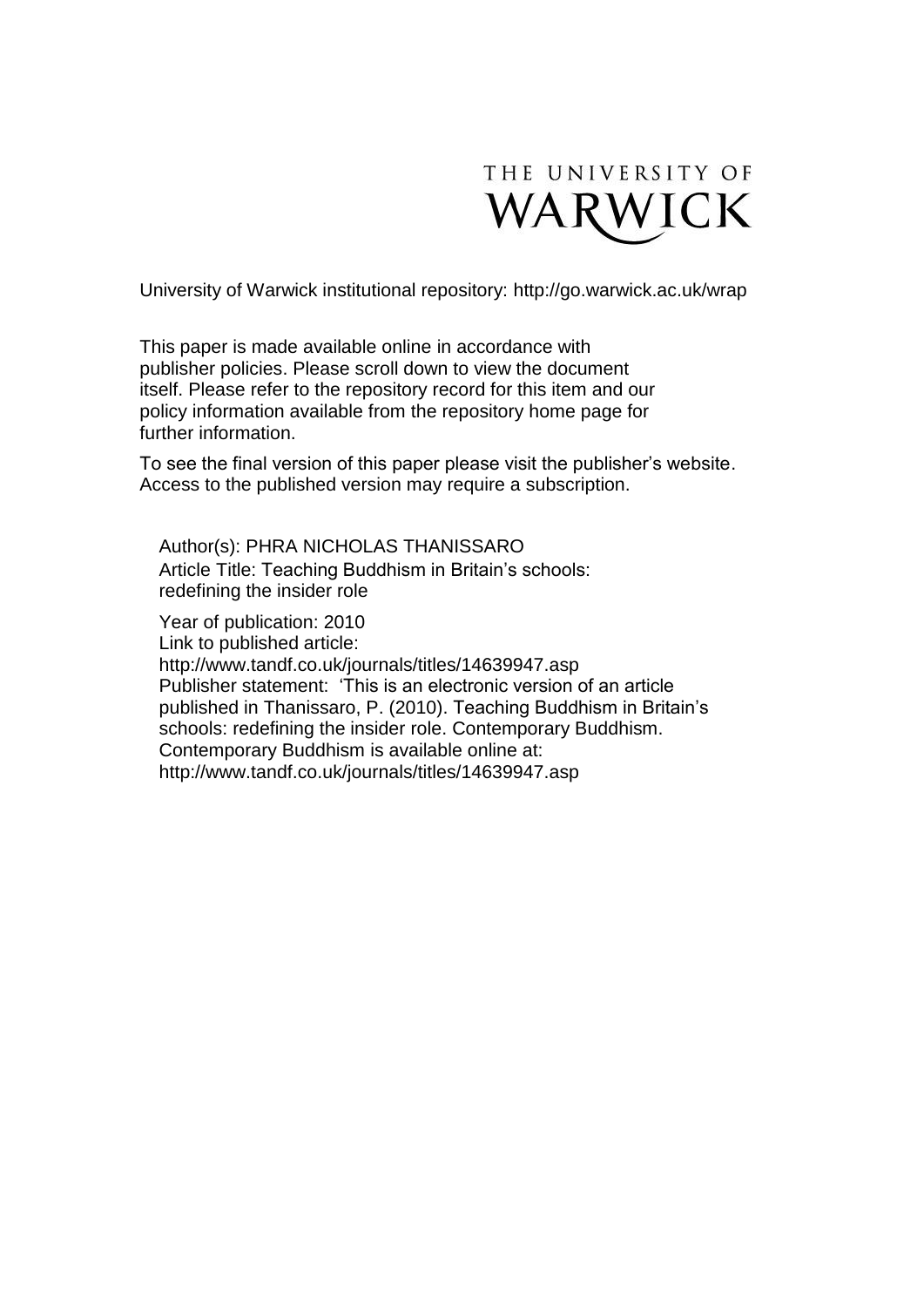# **Teaching Buddhism in Britain's schools: redefining the insider role**

**by Phra Nicholas Thanissaro** 

*Masters Candidate: Warwick Religions and Education Research Unit p.n.thanissaro@warwick.ac.uk* **Fax 01483-476161**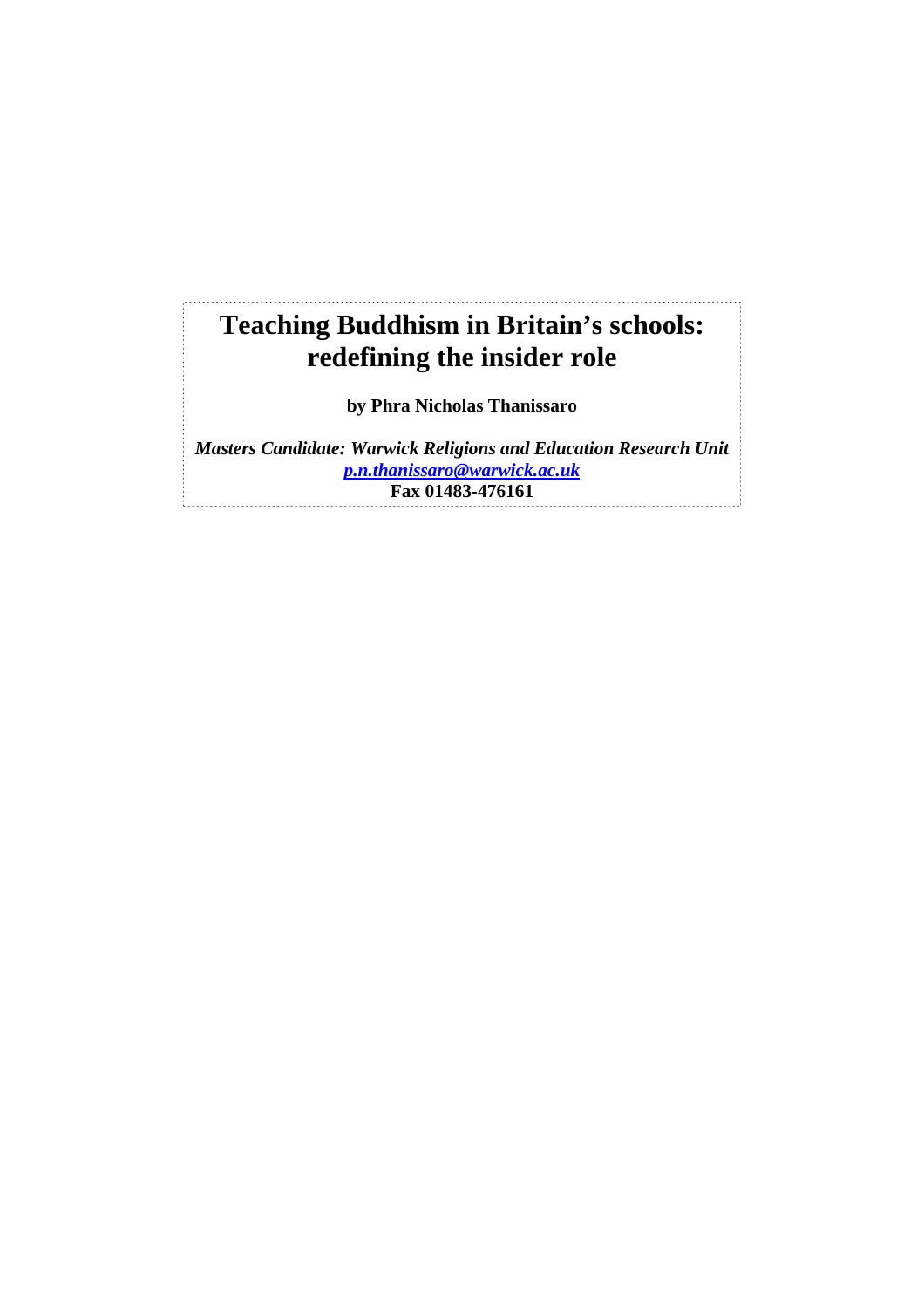### **Introduction**

Buddhism has appeared in aspects of English state-funded schooling since the 1930's (Backus & Cush 2008, 231) and in spite of objections (Cush 1986, 36), has become mainstream in the course of education policy revisions. Continuous attention from the Shap Working Party, especially its South Coast conference of March 1985 and the resulting Buddhism Resources Project (Connolly 1986, 45) had had Buddhism included in some of the more influential GCSE textbooks (e.g. Bancroft 1984a; b; Cole 1984) by the mid-1980's. The 1988 Education Reform Act officially 'implied' Buddhism a principal world religion to be studied in the Religious Education (RE) of England and Wales – a trend continued in the non-statutory national framework (OCA 2004). In practice, by following most current Agreed Syllabuses (AS's) in state-funded education<sup>1</sup>, an estimated 70.8% of schoolchildren will come in contact with Buddhist RE content (Kay & Smith 2002, 115) for a cumulative total of eleven hours of lesson time, mostly as non-examination RE at Key Stage 3 (Watts 2001) – there being only one voluntary-aided school in Britain where Buddhism is the mainstream faith (Erricker 2005, 240).

Despite efforts to include Buddhism in British education, anecdotal and published evidence suggests room for improvement in the quality of teaching. For example, a Thai girl who drew a Buddha statue for an RE task 'the symbol of my religion' was marked wrong by her teacher (Khemadhammo 2004, 2). The Learning & Skills Council requirements for multi-faith 'quiet space' in colleges overlooks Buddhists (LSC 2007, 36). Census statistics show up to half the Scots brought up Buddhist lose their religion during their school years (Voas 2006, 110). A recent A-level textbook claims that Buddhism can never offer a workable system of ethics for society as a whole (Cole  $\&$ Gray 2008, 191). A significant group of Buddhist insiders maintain they would prefer *not* to have anything about their religion taught in school (Backus & Cush 2008, 246; Khemadhammo 1997). This paper argues that many such shortcomings could be avoided if Buddhist insiders had been more involved with education processes –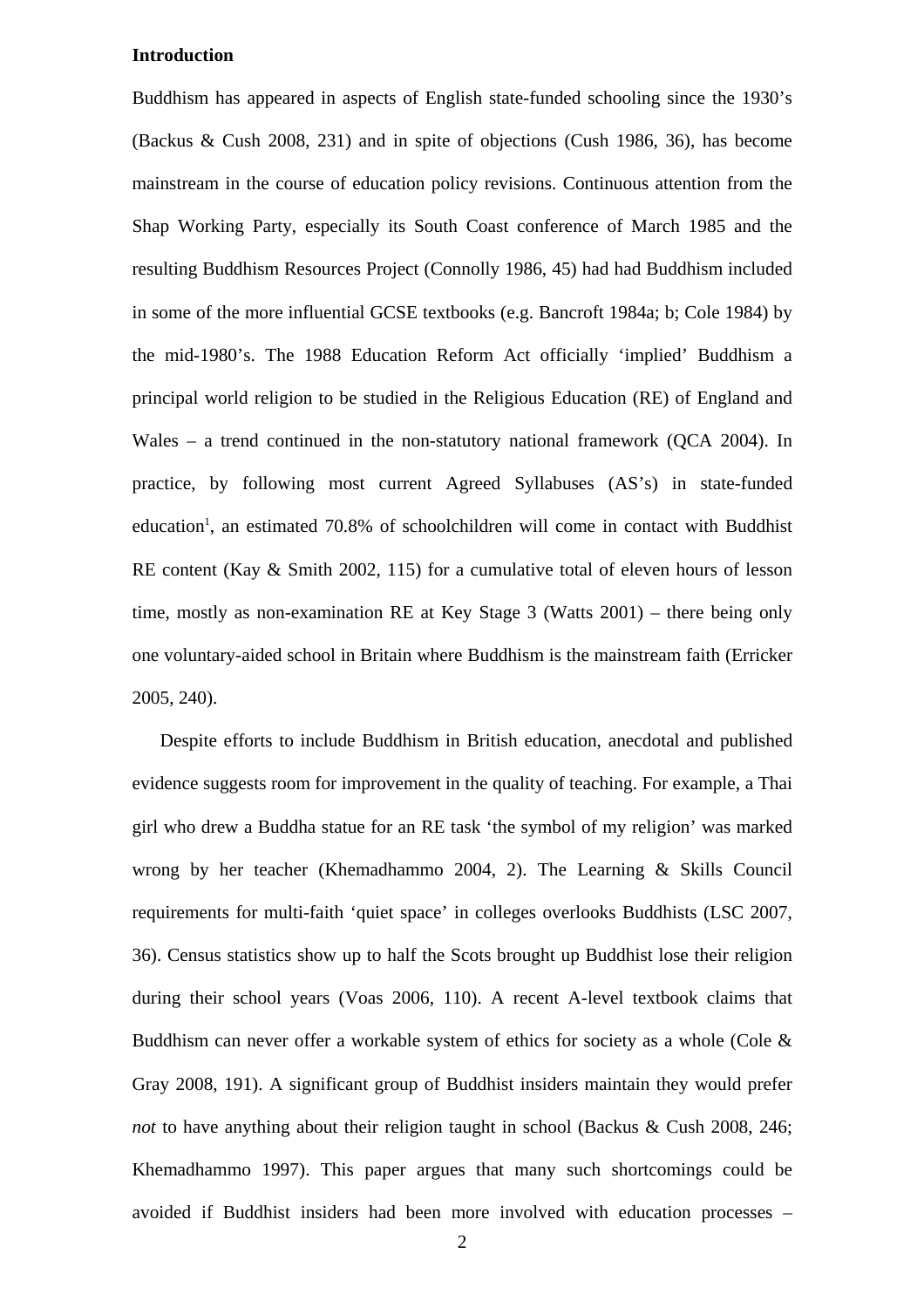examining the obstacles to such involvement and proposing appropriate roles should such obstacles be overcome.

#### **The marginalisation of insiders from classroom religion**

Provisions statutory for English state-funded education include daily collective worship (CW) and RE from reception until age 16. Education about religion formerly involved not only teachers, but insiders from local faith communities – to an extent depending on the salient trends in RE where the aim was to learn critically about and from religion (White 2004, 161). In the earliest phase of RE, lasting until the 1970's, when confessional Christianity dominated English RE, to have it taught by an 'insider' was seen as an advantage (Stringer 2002, 3). However, in RE's second phase, with the shift to non-confessional RE, any relationship between personal faith, advocacy and religious education in English schools was discouraged, marginalizing the role of Christian insiders but allowing newfound contact with the insiders of five other world religions. The shift to include the study of non-Christian world religions, apart from being more 'representative' of a multicultural society, sought to distinguish indoctrination from educational aims (Barnes 2007a, 20). On one side, the phenomenologist approach to RE tried to transcend the insider's viewpoint by objectively comparing the facts and features of different religions (Schools\_Council 1971, 21). On the other side, those following the experiential or life themes approach to RE transcended the insider's viewpoint by comparing the features of shared human experience crossing the boundaries between faiths (Grimmitt 2000, 101). Either way, teachers were expected to be procedurally neutral in the classroom (Donovan 1999, 247) and distance themselves from the insider stance.

With the late post-modernist resurfacing of religion in the public domain across the globe, RE has entered a third phase since its content has been increasingly contested by faith communities (Nesbitt 1998, 112). The UK, like other modern pluralistic democracies, currently has difficulty in reaching agreement about educational aims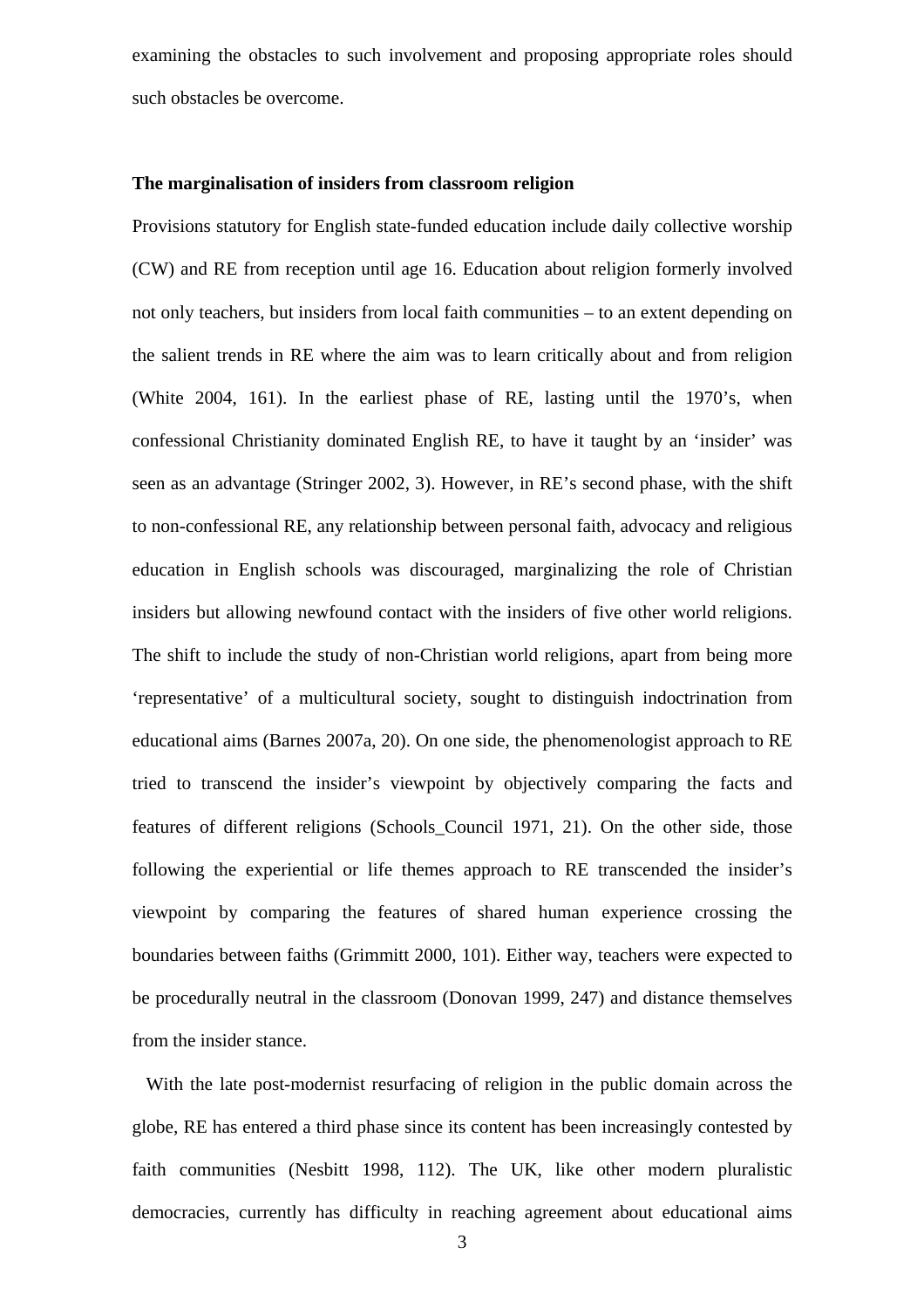(Vokey 1999, 91; Wardekker & Miedema 2001) – especially on the issue of whether neutrality or religious autonomy should govern the educational agenda (Strieb 2001, 241). Twenty years' experience of trying to achieve a neutral perspective in RE may at best have fostered indifference to the worldviews of others (Keightley, 1986:10) or at worst indirectly indoctrinated children with secular worldviews (Copley 2005, 2). There has been a renewed interest in non-reductionism (Said 2003 [1978]; Smith 1978) with scholars now attempting much more earnestly to understand each religion *in its own terms*. Although late post-modernism has fostered several approaches to RE, the consensus seems to be that the student's *interaction* with insider material has come to be more important than the *content* (Baumfield 2003, 174; Grimmitt 1981, 48) – a balanced understanding of worldviews coming out of the dialogue rather than being framed by an artificial or external notion of neutrality. In this context religious insiders have regained an important role as a source of authentic religious experience for learning activities.

 This paper takes these latest aims of RE as a framework to redefine the role of religious insiders within state-funded education about religion in England, focussing primarily on Buddhism. In some ways this paper is an exercise in personal reflection for the present author who occupies what Wendy Dossett refers to as a 'danger zone' (1996, 28) of dual commitments – as an 'insider' to Theravāda Buddhism and as an 'outsider' in a range of civic policy-making and school teaching duties. What scant literature that *is* available specifically on the teaching of Buddhism in British RE tends to be *descriptive* rather than prescriptive and has scarcely mentioned the role of the insider in the light of the latest trends in RE. Also limits of space mean that this paper can investigate only superficially issues such as Buddhist philosophy of education, authority, adaptation, identity and immigrant history which also bear on how Buddhism is presented in the classroom.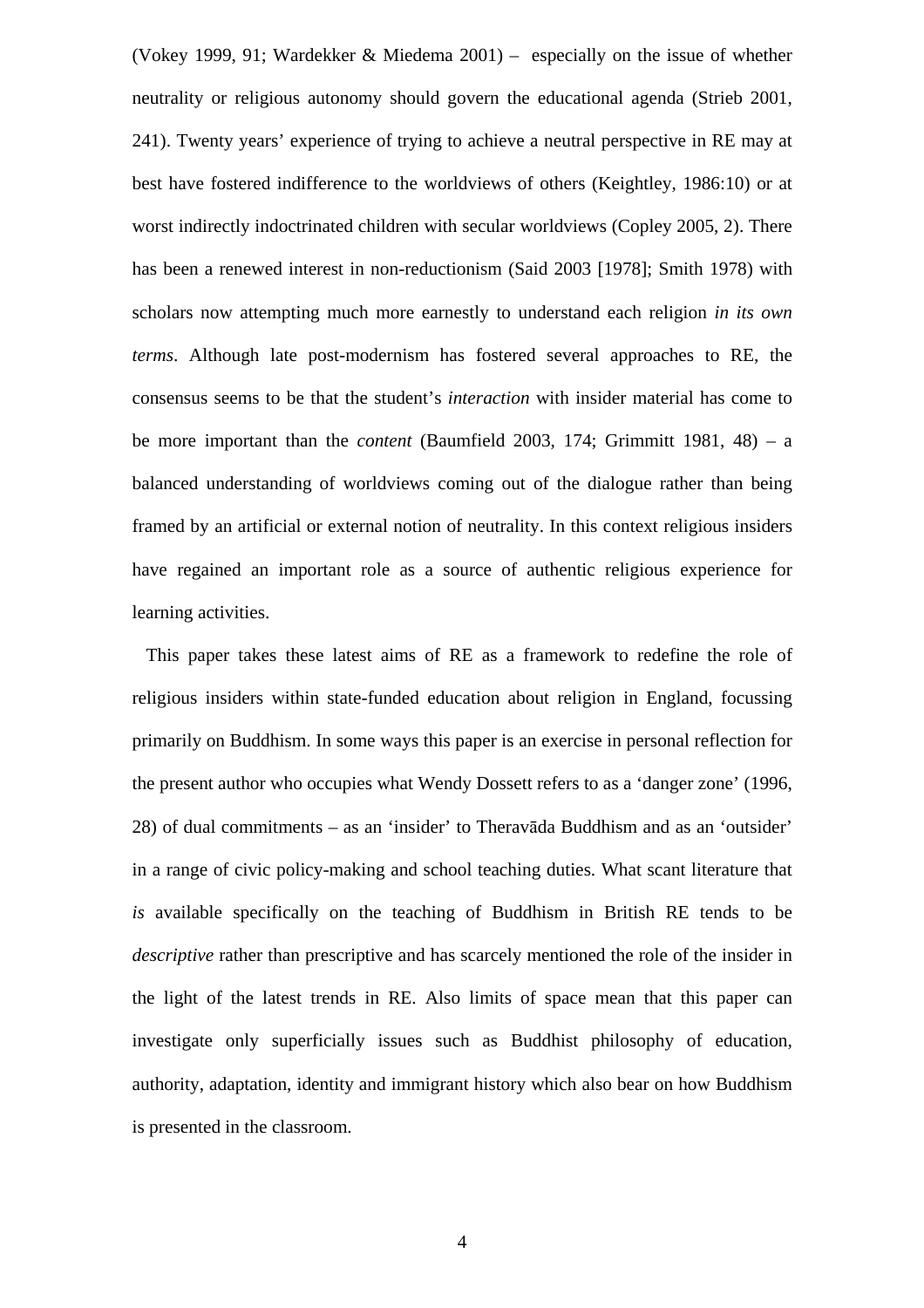#### **Some Key Terms**

The insider-outsider dichotomy is a by-product of the essentialist view of religion. It would be simple if being an insider to a religion could be equated with being a member, adherent or a believer, or even having a particular religious style<sup>2</sup> – but the reality is more complex with a full continuum of positions, styles and viewpoints (McCutcheon 2007, 52). Thus rather than equating the insider with a particular sort of person, for the purposes of this paper, it is more useful if used to denote the particular religious *worldview* a person may have all or some of the time or which they might choose to keep to themselves. Sometimes instead of talking about insiders and outsiders, it is more practical to talk about detached and engaged postures respectively – as it is possible to be committed to religion in different ways (Grimmitt 1981, 46). If commitment is channelled appropriately, especially towards religious search or depth of faith (Stringer 2002, 11), there are unique redeeming features for insiders, giving them the (possibly unique) potential to address the shortcomings mentioned earlier, that have emerged in education about Buddhism.

 As the insider-outsider dichotomy is applied to Buddhism, it appears that adherence to Buddhism in the UK is far from a homogenous all-or-nothing phenomenon. Buddhist adherence can be distinguished in terms of degree, denomination and ethnic type. As with most demographic research, the figure of 149,157 English Buddhists published in the UK 2001 census assumed Britons to be Buddhist because they *said they were* (Tweed 2002, 24). It also assumed that a person would belong to only *one* religion at a time. Although these assumptions may sound trivial, they may inform misleadingly low figures for the number of Buddhists in England as there is a tendency in theory (Gombrich 1996, 11) and in practice (Law 1991, 36) for Buddhists not to categorize themselves as such, often more mindful of *quality* of adherence than quantity (Luce & Sommer 1969, 113). The dichotomy between Buddhist 'adherents' and 'non-adherents' in the West is further complicated by the category of 'sympathizers' (Tweed 1999, 71-2; 2002, 20) – a subgroup which has proved significant in countries like France (Lenoir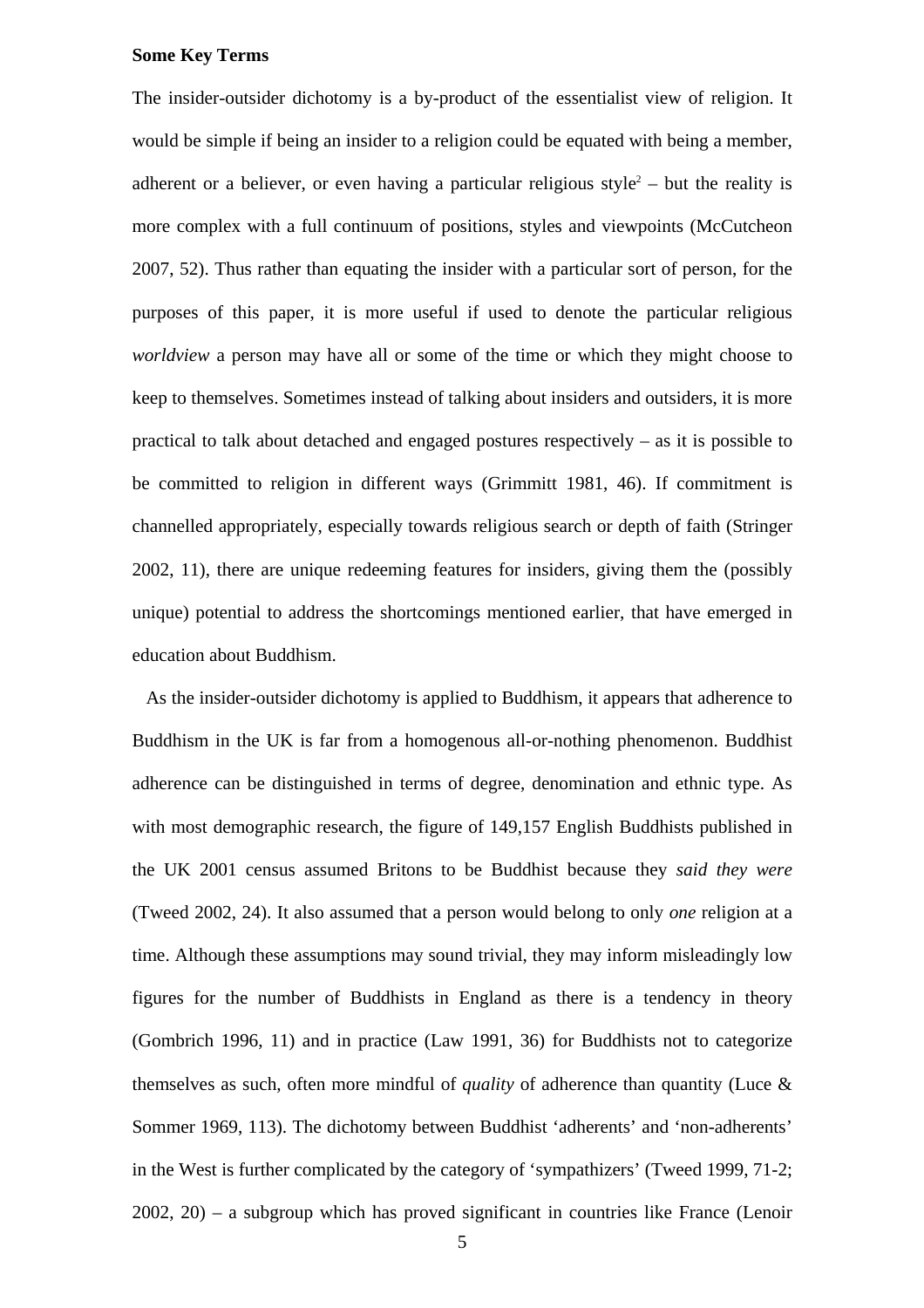1999). Even those who say they are Buddhist in Britain may belong to any of several different largely autonomous Buddhist denominations (Church 1982, 194; Padgett 2002, 201). Those who are 'insiders' to one denomination may not consider insiders from other Buddhist denominations as insiders to their own, as there is a wide spectrum of practice and teacher loyalty (Stringer 2002, 2-3; Waterhouse 1999, 21). Like Christianity and Islam, Buddhism in Britain, attracts adherents from a full range of ethnicities (Bluck 2004). In trying to make sense of Buddhist plurality in the West, scholars have observed a twofold typology of Buddhist identity between 'migrant' and 'convert' Buddhists (e.g. Baumann 2002). In the present day, three-fifths of the selfidentified British Buddhists are non-white (Bluck 2008, 2) and for the purposes of this paper it is important to note that the majority of schoolchildren professing Buddhism belong to the 'migrant' ethnic category. In any case, when describing 'Buddhist insiders', it is inaccurate to essentialize to a single 'ideal type' (Mellor 1989, 341-2).

 Furthermore, the word 'neutrality' can be ambiguous. There is generally a need for policy-makers *to be seen to be neutral* – and to avoid relativism in the case that freedom of expression results in hostility – such an approach is known as '*procedural* neutrality'. When dealing with insider contribution to dialogue, some have called for a greater effort to replace procedural neutrality with *substantive* neutrality, where religious values and commitments voiced are given a compensatory footing in an increasingly secular and suspicious society (Moore 1995, 216; Slee 1992, 51).

#### **Factors impinging on the 'chalkface' of Buddhism in RE**

There are many factors impinging on the interface between school and pupil which affect the quality of teaching about Buddhism – with eight enumerated here for elaboration below. Supposing pupils practise Buddhism at home, they bring with them to the classroom their experience of informal home nurture, of possible formal nurture from attendance of temple activities and their own sense of Buddhist identity [1].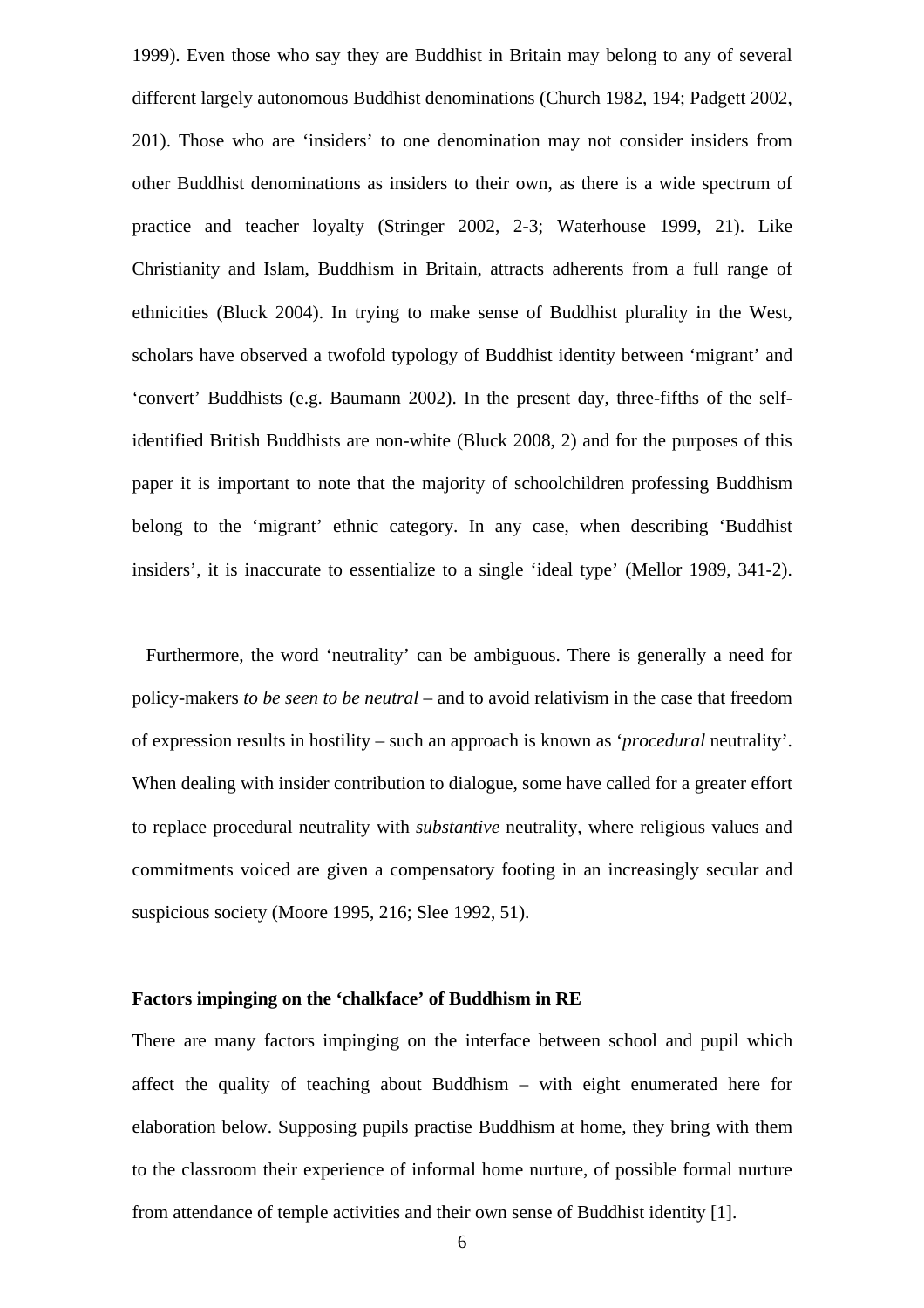The teacher, whether they are Buddhist or not, also brings several contributing factors to the classroom – namely an AS which may be more or less well informed about Buddhism [2], teaching materials and media which may represent Buddhism in a more or less well-informed way [3], the teacher's own expertise in interpreting the available materials [4] and an openness or otherwise to involving Buddhist insiders in presenting Buddhism to their pupils [5]. The school ethos they are working within [6], and the representation of Buddhism in the national bodies that control RE [7] also indirectly affect the contribution the teacher can potentially make to the pupils' understanding of Buddhism. Finally, as there are a choice of pedagogies available by which teachers can convey and understanding of Buddhism through RE [8].

 The remainder of this paper describes how appropriate involvement of Buddhist insiders in each of the eight 'chalkface' factors could be key to improving Buddhist teaching quality in schools

## **Involving Buddhist insiders in education**

In spite of the requirement that the principal non-Christian religions of Great Britain be represented in state-funded RE (HMSO 1988), even today, teaching on Buddhism remains nominal, patchy and variable in quality, especially in Primary schools (Backus & Cush 2008, 244, 246). Inclusion of Buddhism for public examination has been objected to on the grounds that it is too difficult (for children), understandable only by those who practise and insufficiently supported by trained teachers and resources (Connolly & Connolly 1986, 29-30; Cush 1986, 36) – difficulties which could be overcome if suitable insiders were encouraged to enrich the modes of dialogue between insider and outsider (Southard & Payne 1998, 51). Secular educational discourse on religion is usually from outsider to outsider. Religious discourse, such as preaching within a faith community, is usually from insider to insider. However, for discourse to be both authentic and educational in the classroom, the modes of insider to outsider and outsider to insider need to be included as 'checks and balances' to allow a religion to be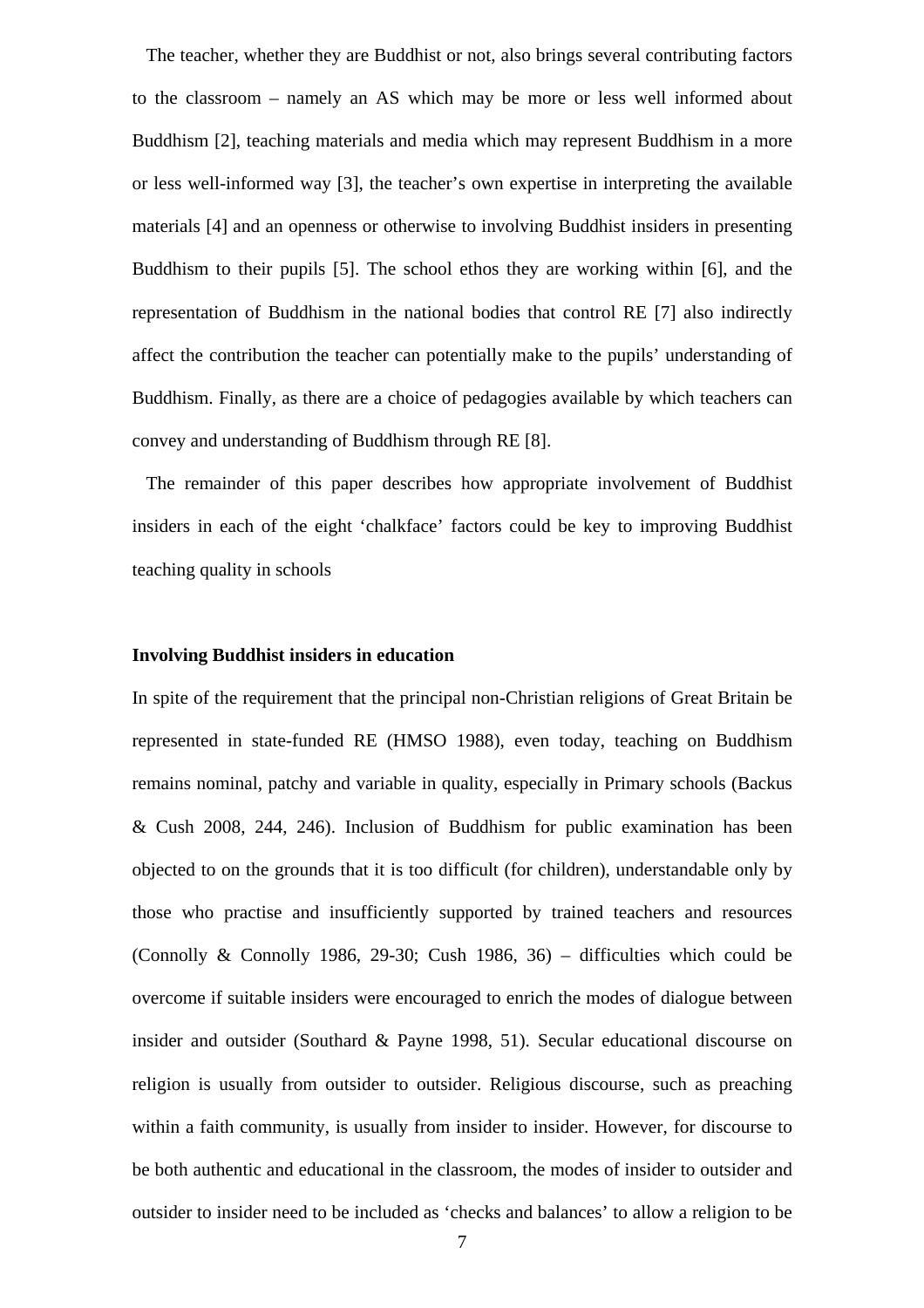expressed in its own terms (Reat 1983, 463-4; Taves 2003, 194) – only then can these checks and balances of dialogue reliably replace 'neutrality' in protecting the aims of critical RE. Although there is a tendency in RE literature to dwell on curricular and pedagogical theory (English et al. 2003) ultimately the role of insiders has to be applied to real situations of classroom teaching and learning about religion and eight possible areas are elaborated below, noting precedents where available:

 *1. Home Nurture:* The eclectic nature, especially of migrant Buddhists, leaves them particularly vulnerable to coercion by other dogmatic religions as illustrated by the case of the Japanese Buddhists migrating to the United States of America after the Second World War (Spencer 1951, 105). Similar issues take place on a smaller scale where teachers are insensitive to the needs of children whose home religion is Buddhism. However, if Buddhists are valued for their beliefs, the effect would be the opposite – giving child-centred education in its truest sense. Only in the case a Buddhist pupil's views seem unintegrated or if they find the world meaning-threatening should they be invited to reflect further (Strieb 2001, 242). Buddhist pupils have already proven a valuable teaching resource. When Amy Whittall taught gifted children about Buddhism in RE (2005; 2006) she asked them to play the ethnologist in examining what Buddhists practise. Their subjects consisted in part of pupils professing Buddhism from the same school. Through the e-bridge arrangement, such dialogues could take place beneficially between students of *different* schools (McKenna et al. 2008, 103).

*2. Agreed Syllabuses*: AS's are the legally-binding curriculum to which RE teachers must teach in any Local Authority (LA). They are revised every four years by an independent body called a Standing Advisory Council on Religious Education (SACRE) made up of representatives from the LA, the Church of England, the Association of Teachers and representatives of other faiths and Christian groups. The SACRE system has been accused of having been put in place merely to appease the faith communities (Grimmitt 2000, 11). Although this criticism might not be entirely justified, much of the SACRE agenda concentrates on keeping the LA procedurally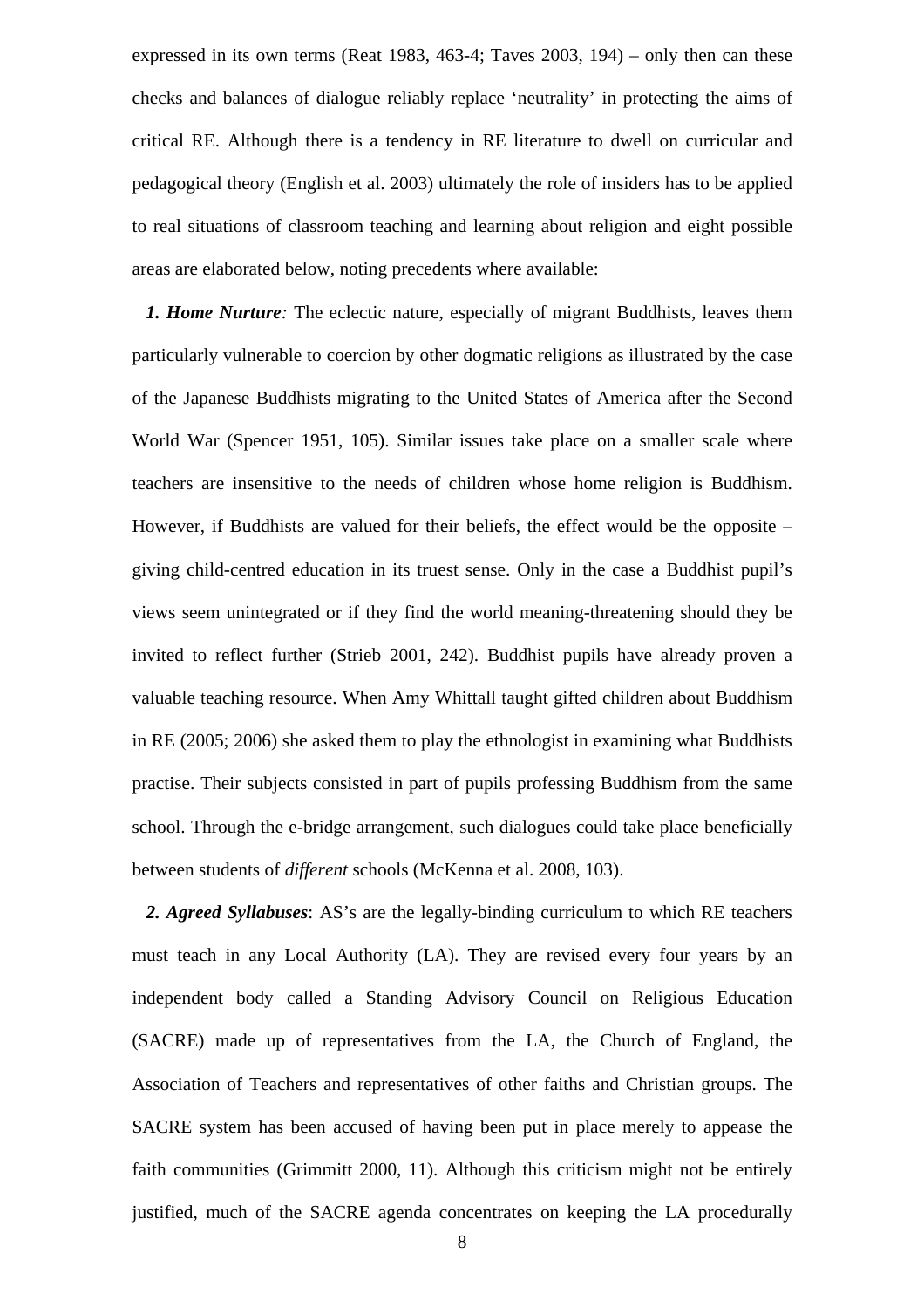neutral instead of focussing on educating schoolchildren to respect, understand and assess religions. As far as AS's relate to Buddhism it would appear that those Buddhists who *are* representatives on SACREs had insufficient knowledge of the Buddhism practiced by traditions other than their own [Beesley in (Fossey & Munisha 2006, 10)]. In practice, it would take a great deal of trouble to update AS's to reflect the latest trends in faith community composition or new pedagogies of RE (Revell 2008). Even to monitor the national picture of AS content is difficult as they are often available only locally (Bausor & Poole 2002, 20). AS's could be improved by involving educationsavvy Buddhists more widely in the AS Conference<sup>3</sup>, rather than merely having Buddhists ratify AS's that have been written by others.

*3. Buddhist Teaching Materials:* Insiders can help to restore a sense of (substantive) neutrality given the privileged cultural discourse in the UK tends toward liberal secularism (Barnes 2007a, 25). Without such 'witness', presentation of Buddhism in schools may succumb to orientalist bias, meaning that Buddhism is treated as exotic (Berkwitz 2004, 141; MacPherson 1996, 456) and marginalized since it runs counter to the western emphasis on rationality, the progressivity of history, originality and the fundamental non-perfectibility of human understanding (Thurman 1984, 6). Western moral philosophy has, for example, separated questions of 'justice' from questions of the 'good life' – an assumption alien to Buddhist teleology (Jagodzinski 2002, 84). If such differences are not taken into account, and it is attempted to package Buddhism neatly within the framework of other religions (Backus & Cush 2008, 245; Stringer 2002, 10) or social sciences (Baumann 1998; Choompolpaisal 2008, 39), a skewed perspective of Buddhism results – equivalent to the Mercator projection of the globe (Cush 2005, 101). This was the case in the 1980's when textbook Buddhism was represented as primarily 'convert' (Waterhouse 2001, 121-2) and in terms attractive to Westerners (Backus & Cush 2008, 237, 244-5). Where it is considered that authentic Buddhist content has the *implicit* ability to spark inspiration in a student (Dossett 1996, 28; Grimmitt et al. 1991, 124-5), Buddhist insiders would have the important role of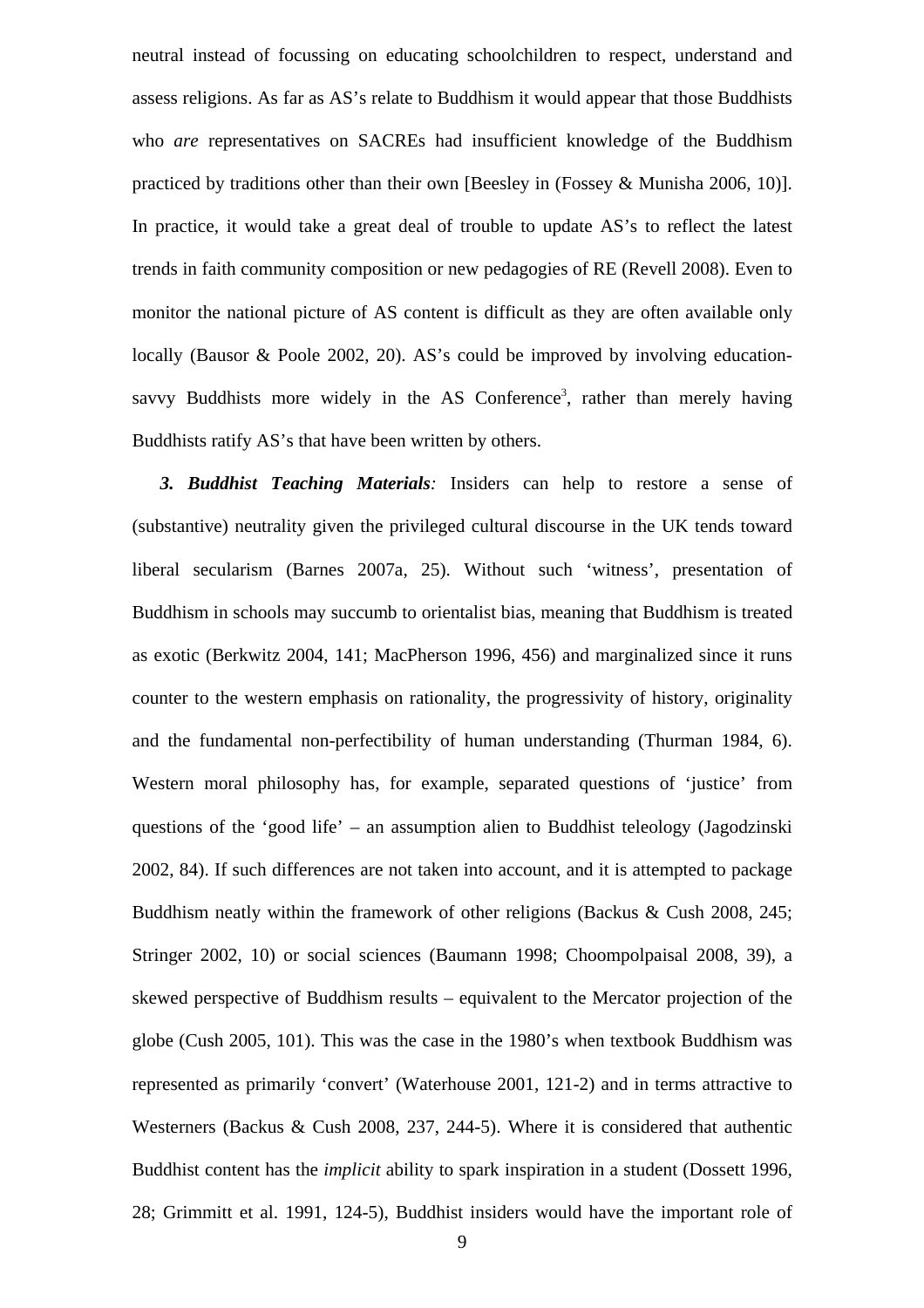ratifying the authenticity of teaching materials and artefacts used in the classroom. Involving insiders in production and review of teaching aids helps to give voice to the non-orientalist position, although drawing exclusively upon 'convert' Buddhist sources may not be the whole solution as some may suggest (Berkwitz 2004, 151). In this respect, textbooks that follow the lives of Buddhist children of a similar age to those studying the subject and which have content pre-agreed with Buddhist parents including those of the 'migrant' category (e.g. Barratt 1994) are particularly valuable.

*4. Teacher Expertise:* Buddhist teachers can also be a valuable resource – but must declare their faith stance (Hulmes 1989, 44) amongst other 'rules of engagement' (Cole & Mantin 1994, 15-6). Sid Brown, a Buddhist teacher of environmental science, gives examples where dialogue in the classroom was brought down to the level of personal values to good educational effect for pupil and teacher alike (2008, 86). Nonetheless there is debate about whether the awareness of an insider's faith stance really ensures neutrality when neo-confessional and crypto-confessional stances remain widespread (Donovan 1999, 242) but given that in certain narrative approaches, the teacher's voice is no more privileged than that of the pupils (e.g. Erricker & Erricker 2000), the importance of striving after neutrality has diminished. Nonetheless, for teachers with no experience of Buddhism, but who are required to teach it, Buddhist-led in-service training may help build familiarity.

*5. Openness to insider input:* Insiders to Buddhism would have an important role in bearing witness to a worldview that is coherent but non-theistic – forcing students coming from a society where for the 'religious', belief in God is taken for granted, to examine their assumptions in a way relevant to the aims of critical RE (Morgan 1986, 21). Inviting a Buddhist insider into the classroom to speak about their religion would seem a valuable opportunity for the students to have contact with an 'authentic source', but being an insider has both potential problems and redeeming features for education about religion. The potential problems associated with insiders who have a '*do-ut-des*' style include the assumption that their own faith is valid and also necessary for others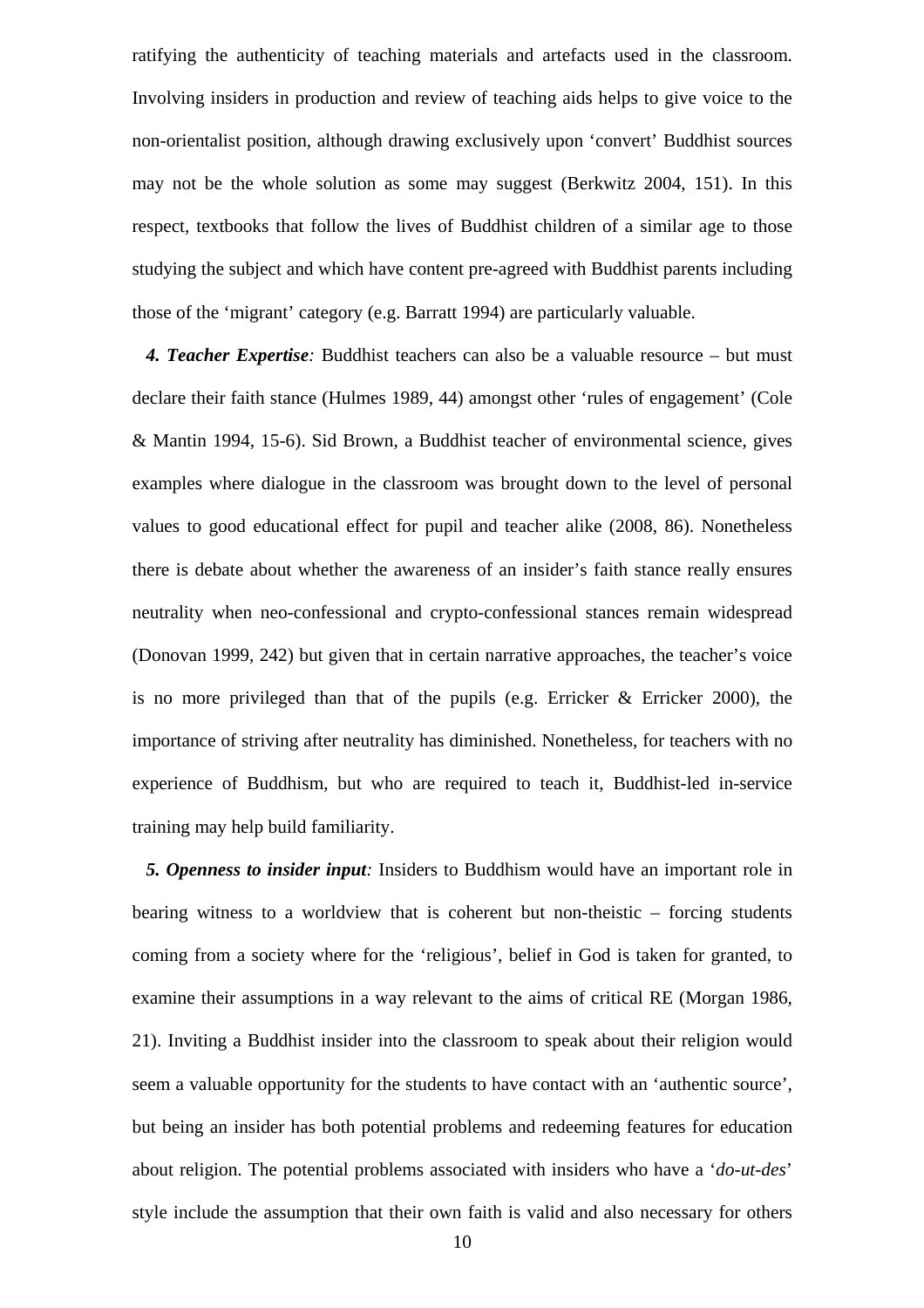and that their own faith is the *only* true or valid one (Barnes 2007a, 27), that outsiders can only teach about their religion in a way that is inherently reductionist, misleading and harmful (Grimmitt 1981, 44). They may have an unabashed intention to induct others into their own faith commitment (Hulmes 1989, 19), lacking the objectivity, critical distance and historical consciousness of an outsider (Neville 1996, 129), not bothering to define key terms concerning their own religion, but accepting them on the basis of assumption (Taves 2003, 187). Ironically, they may be unable to put anything of importance about their 'faith' into words (Stringer 1999, 95). Nevertheless, the majority of insiders belong to religious styles which are *not* '*do-ut-des*', and in practice an individual will never be a complete 'insider' or a complete 'outsider' in relation to a religion (Stringer 2002, 16). Ensuring insider to outsider dialogue also forces insiders away from *do-ut-des* religious style towards a dialogical one. The question arises of what to do when an insider is unwilling or unable to make the shift. In this respect, guidelines have been issued to assist teachers in their choice of speaker (PCfRE 2003), where they might have no alternative but to declare an insider unsuitable as a contributor to education. Teachers should also note that insiders making themselves available to go into classes to assist teaching are often the less experienced *new* converts more motivated to speak up for Buddhism than long-standing insiders (Waterhouse 2001, 136). Hesitant teachers might instead choose more easily controllable ways to allow their pupils to interact with insiders e.g. by e-bridges or website interaction (e.g. Culham\_Institute 2009) - while at the same time fulfilling Information and Communication Technologies (ICT) objectives. Such interaction with insiders helps teachers to go beyond mere content, helping pupils to respect the sensibilities and values associated with each religion (Haldane 1986, 171). Without the input of insiders, as with all religions, Buddhism is often taught as if it were 'just another religion' (Baxter 1986, 23).

 Visits to Buddhist places of worship, if in earnest and with pupils that have been given due preparation (Southard & Payne 1998, 55), can be an educational way to have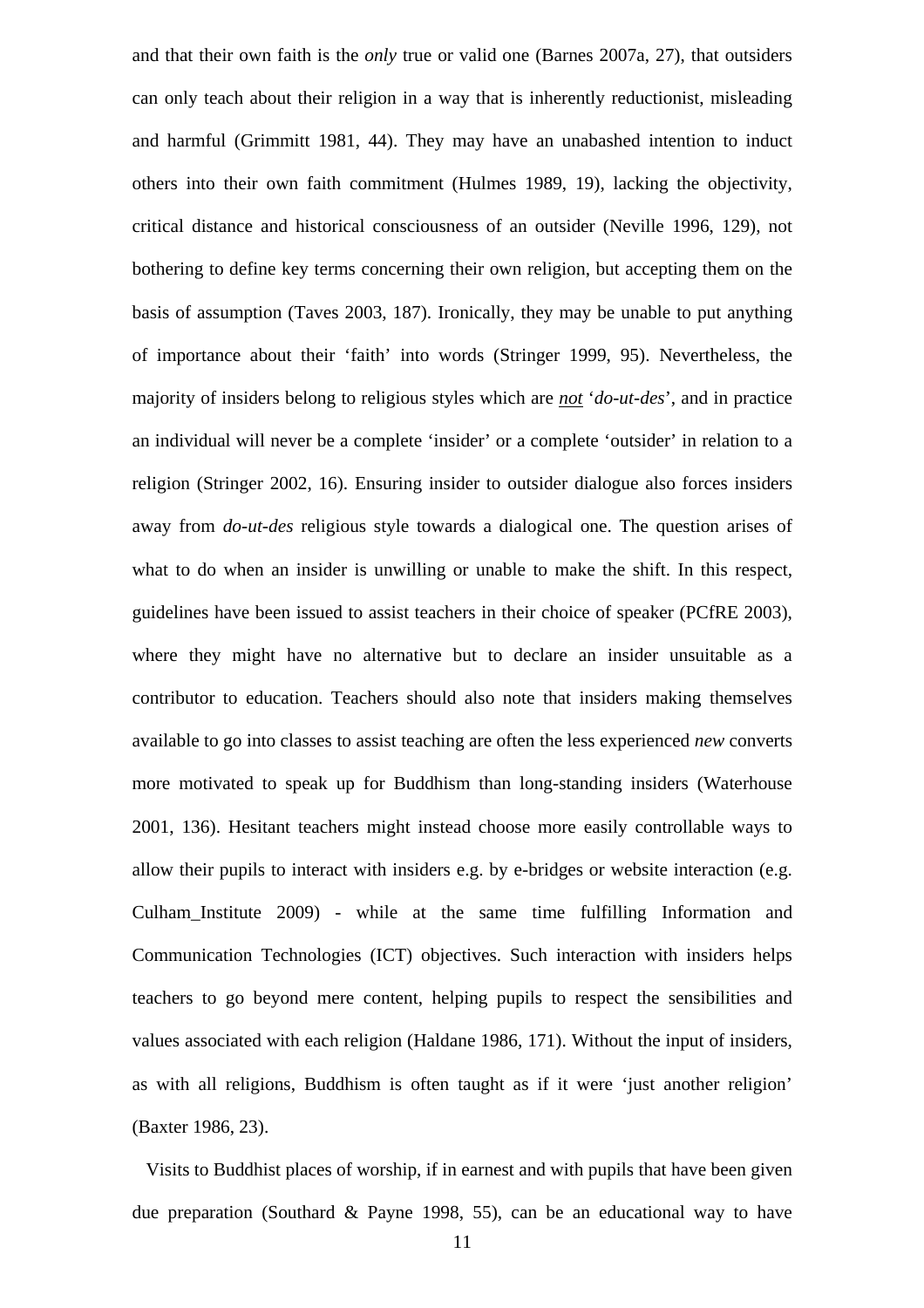contact with Buddhist insiders yielding enthusiasm and insight into meditation practice as described for a group of Hampshire 11-13 year olds who, with their parents' permission, paid regular visits to a Buddhist monastery with the school (Levete 2001, 11).

*6. School Ethos:* Chaplaincy is one of the more common spiritual features of school ethos, but is usually restricted to institutes of Further Education (FE). Generally it is thought to have merely a passive pastoral role, such as providing on-campus prayer rooms and counselling facilities – but in the latest initiatives of FE chaplains take an increasingly proactive educational role – and if any of the chaplains are Buddhist, offers a readily available source of insider expertise for classes in their school. In the early 2000's half of England's 400 FE colleges had chaplaincies – but only 40 of these were multi-faith (CofE 2005, 4).

*7. National Buddhist representation:* Since the 1980's when most strands of RE were 'convert', the influx of immigrant Buddhist families into Britain has changed the ethnic balance described previously in educational literature. The migrant Buddhist community is now numerically superior but the representation of Buddhism for national organisations such as the National Framework for Religious Education (NFRE) and the National Association for Standing Advisory Councils on Religious Education (NASACRE) has not changed to reflect the demographic shift and now fails to reflect the identity or needs of the 'average' British Buddhist (Fossey & Munisha 2006, 9). There are some concerns specific to the *migrant* Buddhist community which tend to have been overlooked, especially concerning the 'perpetuating structures' of Buddhism such as wise people and texts which are arguably essential to traditional Buddhism (Mellor 1989, 343; Waterhouse 1999, 30). 'Migrant' Buddhist parents express a need for support in formal nurture (Baumann 1994; Miller 1992, 234) more than convert Buddhist parents, but such concerns have not been recognized in the agendas of the national bodies representing Buddhism in British RE. Representation of Buddhism in the English education system may have fallen behind that of other world religions, but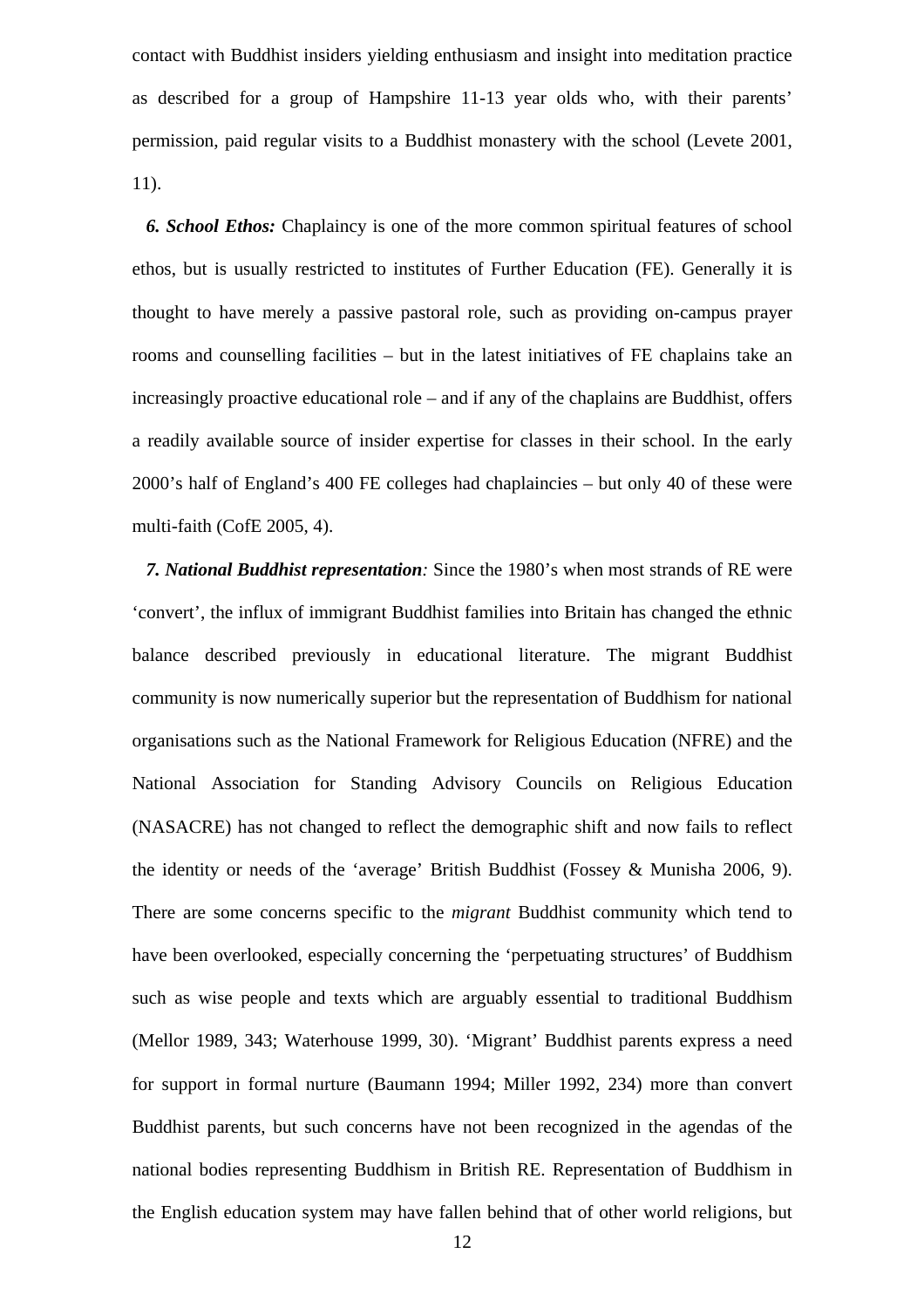like other faith communities (Layard & Dunn 2009, 178) increased participation of concerned Buddhist insiders in the processes of education would do more to ensure authentic voices of Buddhism are heard in the classroom, than merely defending the place of Buddhism in education.

*8. Pedagogy:* Where it is considered that an understanding of Buddhism relies upon a particular methodology insiders may have unique pedagogical expertise for explaining Buddhism in the classroom – for example that Buddhism should be taught in an antiintellectual way or by an insider who exemplifies commitment to it (Hayes 1999, 172; Keightley 1986, 4). Examples of insider-style teaching include a task on 'impermanence', where primary school pupils were asked to search their school (in vain), for any object that would last forever (2006, 9) and a task on the power of consumerism where students described their feeling as they walked through Wal-Mart exercising restraint from buying anything (2008, 125-6). Meditation in the classroom has scarcely been mentioned as part of provision for spiritual education (Erricker 2001, 57) and in some cases has been trivialized (e.g. Barnes 2007b, 164). Nonetheless, there is compelling evidence of profound positive changes in pupils' cognitive capacity in 12- 13 year old children (Mann 2001, 43) and remains relevant to teaching about Buddhism even though experiential RE has gone out of fashion for other parts of the subject. Experience of Buddhist meditation makes an instructor a *de facto* insider to Buddhism – expertise that would be vastly preferable in answering pupils' questions about meditation compared to (mere) theoretical knowledge of the subject. Insider input is also an essential part of the interpretive approach to RE where both teacher and student are encouraged to 'build bridges' between their own lifeworld and three levels of insider data, whether it be the individual, the membership group or the cumulative faith tradition and as a by-product of the process to 'edify' their own experience (Jackson 1997, 130-131) – such 'checks and balances' in pedagogy helping to overcome the tension insiders often feel between the secular aims of RE and those of the Buddhist path (Backus & Cush 2008, 245) while avoiding teaching Buddhist values non-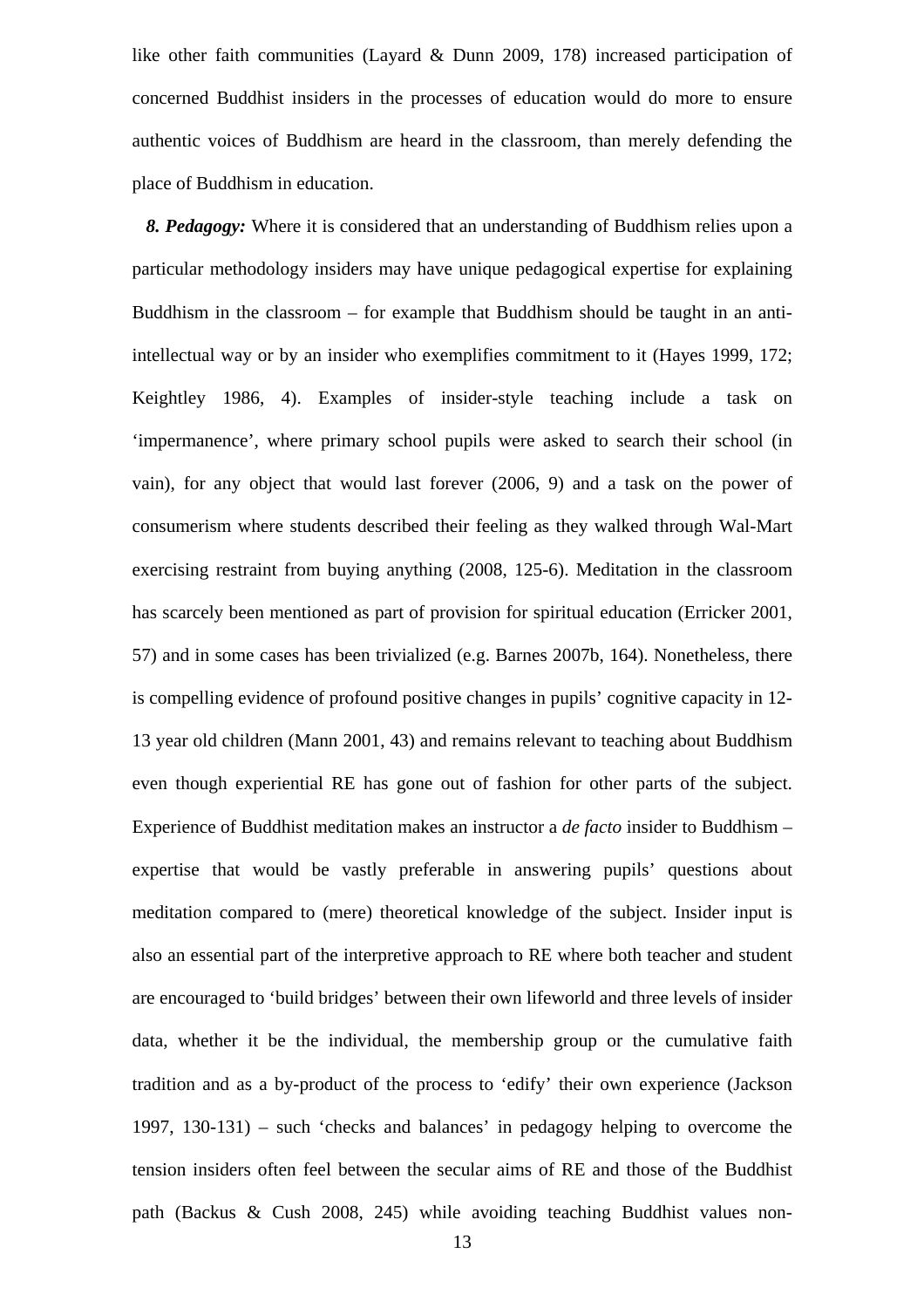committally or bogging pupils down in the detail of exotic rituals, disconnected pieces of information and sectarianism [Miller in (Fossey & Munisha 2006, 10)].

## **Conclusions**

In conclusion, dialogical approaches to RE have opened the subject to input by Buddhist insiders more than ever in its history. With the proviso that insider content can move beyond the '*do-ut-des*' religious style, this paper describes eight possible areas of input to the classroom experience where Buddhist insiders can make a beneficial contribution. Of these, examples could be found in the educational literature where Buddhist pupils' home background, Buddhist-designed teaching materials, Buddhist teacher expertise, Buddhist speakers visiting the classroom, pupils visiting Buddhist places of worship and Buddhism-specific pedagogy had been drawn upon to good effect in the classroom. However, in the areas of the Agreed Syllabuses for RE, school ethos and national representation, input was found lacking or skewed toward 'convert' Buddhist expectations, while the voice of the more numerous 'migrant' Buddhist community remained relatively unheard. *(4,355 words – 6,492 total)* 

#### **Acknowledgements**

This work was supported by a study scholarship by the Dhammakāya International Society of the United Kingdom and Wanjai Poonum of Rumwong Thai Restaurant, Guildford. The author would also like to thank Dr. Julia Ipgrave and Ann Henderson of the Warwick Religions and Education Research Unit, Institute of Education, University of Warwick whose constructive criticism helped bring this paper to its final form.

#### **References**

- Backus, J. & Cush, D. 2008. 'Buddhism with the English State School System', in: M. Deegalle (ed) *Dharma to the UK: A Centennial Celebration of Buddhist Legacy*, London: World Buddhist Foundation, pp.231-246.
- Bancroft, A. 1984a. *The Buddhist World: The Religions of the World Series*, London: Macdonald.
- Bancroft, A. 1984b. *Festivals of the Buddha: Living Festivals Series*, Norwich: Religious and Moral Education Press.
- Barnes, L. P. 2007a. 'Developing a new post-liberal paradigm for British religious education', *Journal of Beliefs and Values*, 28(1), 17-32.
- Barnes, L. P. 2007b. 'The disputed legacy of Ninian Smart and phenomenological religious education: A critical response to Kevin O'Grady', *British Journal of Religious Education*, 29(2), 157-168.

Barratt, M. 1994. *The Buddha's Birthday*, Oxford: Heinemann.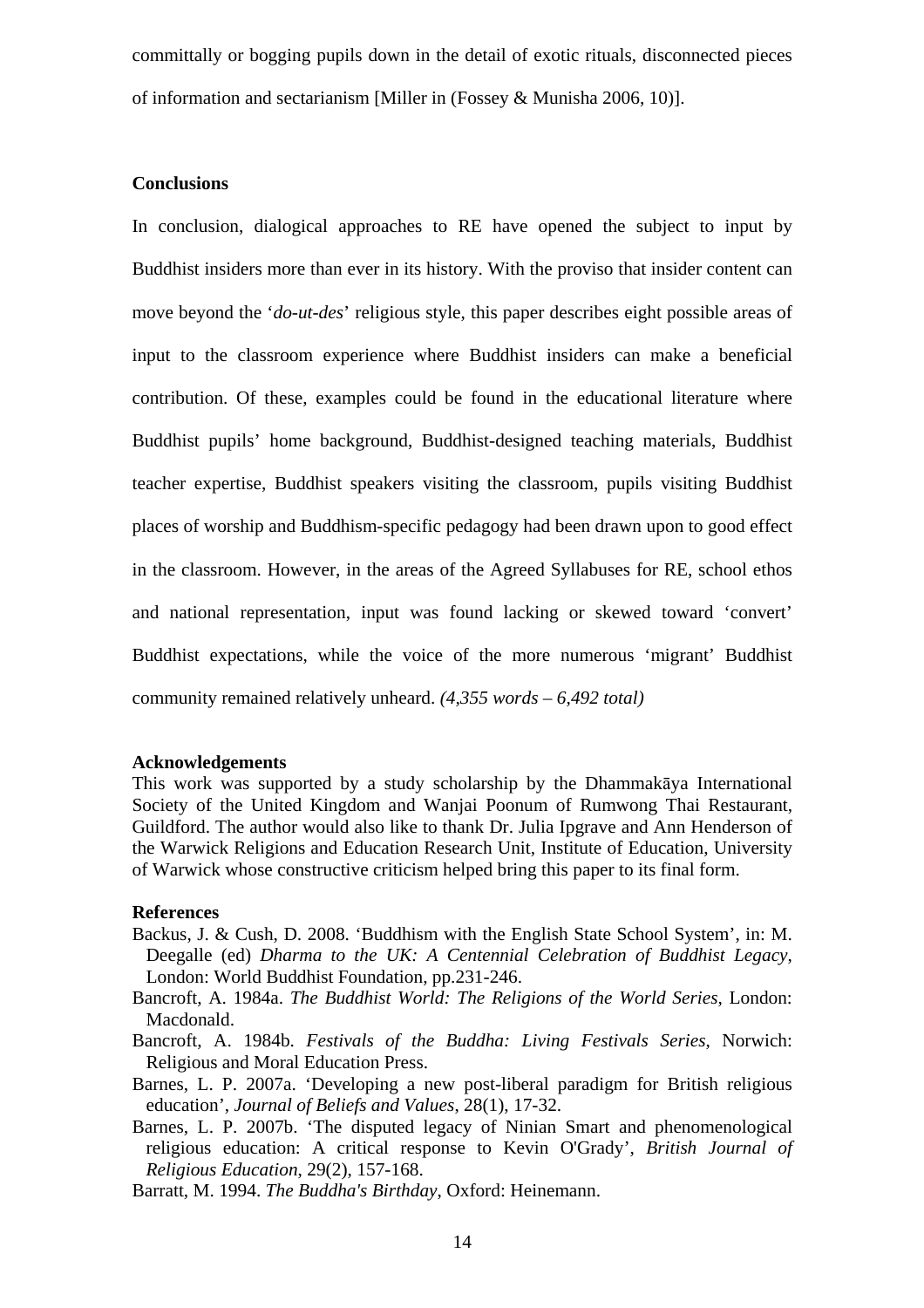- Baumann, M. 1994. 'The Transplantation of Buddhism to Germany: Processive modes and strategies of adaptation', *Method and Theory in the Study of Religion*, 6(1), 35-61.
- Baumann, M. 1998. 'Working in the Right Spirit: The Application of Buddhist 'Right Livelihood' in the Friends of the Western Buddhist Order', *Journal of Buddhist Ethics*, 5, 120-143.
- Baumann, M. 2002. 'Paying Homage to the Buddha in the West', in: M. Baumann & C. S. Prebish (eds) *Protective Amulets and Awareness Techniques, or How to Make Sense of Buddhism in the West*, London: University of California Press, pp.52-63.
- Baumfield, V. 2003. 'Democratic RE: Preparing Young People for Citizenship', *British Journal of Religious Education*, 25(3), 173-184.
- Bausor, J. & Poole, M. 2002. 'Science and religion in the agreed syllabuses an investigation and some suggestions', *British Journal of Religious Education*, 25, 18- 32.
- Baxter, J. 1986. 'The Sangha and the Buddhist Way', *British Journal of Religious Education*, 9(1), 22-26.
- Berkwitz, S. C. 2004. 'Conceptions and Misconceptions about "Western Buddhism": Issues and Approaches for the Classroom', *Teaching Theology and Religion*, 7(3), 141-152.
- Bluck, R. 2004. 'Buddhism and Ethnicity in Britain: The 2001 Census Data', *Journal of Global Buddhism*, 5, 90-96.
- Bluck, Robert. 2008. Mapping the Buddhist Landscape. Paper presented at the Institute of Oriental Philosophy conference on the British Buddhist Landscape: Transplantation and Growth June 27-29, in Taplow Court, UK.
- Brown, S. 2008. *A Buddhist in the Classroom*, Albany, NY: State University of New York Press.
- Choompolpaisal, P. 2008. 'Constructive Constructs: Unravelling the Influence of Weber's Sociology on Theravada Studies since the 1960's', *Contemporary Buddhism*, 9(1), 7-51.
- Church, A. 1982. *Buddhist Groups in Britain: Adaptation and Development of Traditional Religious Forms within a Western Environment*, (unpublished MA Thesis), Manchester: University of Manchester.
- CofE. 2005. *Pushing Further: From Strategy to Action* London: CofE Board of Education.
- Cole, P. & Gray, R. 2008. *OCR Religious Studies for AS*, London: Hodder Education.
- Cole, W. O. 1984. *Six Religions in the Twentieth Century*, Amersham: Hulton.
- Cole, W. O. & Mantin, R. 1994. *Teaching Christianity*, Oxford: Heinemann.
- Connolly, P. 1986. 'The Buddhism Resource Project', *British Journal of Religious Education*, 9(1), 45.
- Connolly, P. & Connolly, L. H. 1986. 'Buddhism and the Religious Studies Approach to Religious Education in the Secondary School', *British Journal of Religious Education*, 9(1), 27-33.
- Copley, T. 2005. *Indoctrination, Education and God*, London: SPCK.
- Culham Institute 2009. *REonline People of Faith Email a Believer*, accessed 28 August 2009, http://pof.reonline.org.uk/emailproject/index.php.
- Cush, D. 1986. 'Teaching Buddhism for GCE 'A' Level and other public examinations', *British Journal of Religious Education*, 9(1), 34-38.
- Cush, D. 2005. 'Engaging Religious Studies', *Discourse*, 4(2), 83-103.
- Donovan, P. 1999. 'Neutrality in Religious Studies', in: R. T. McCutcheon (ed) *The Insider/Outsider Problem in the Study of Religion*, London & New York: Cassell, pp.238-243.
- Dossett, W. 1996. 'Speaking for the Buddha: Phenomenological and confessional approaches in teaching Buddhism', *Journal of Beliefs and Values*, 17(1), 26 - 28.
- English, L., D'Souza, M. & Chartland, L. 2003. 'A 10-year retrospective of the British Journal of Religious Education: an analysis of contents and contributors', *British Journal of Religious Education*, 25(4), 308-319.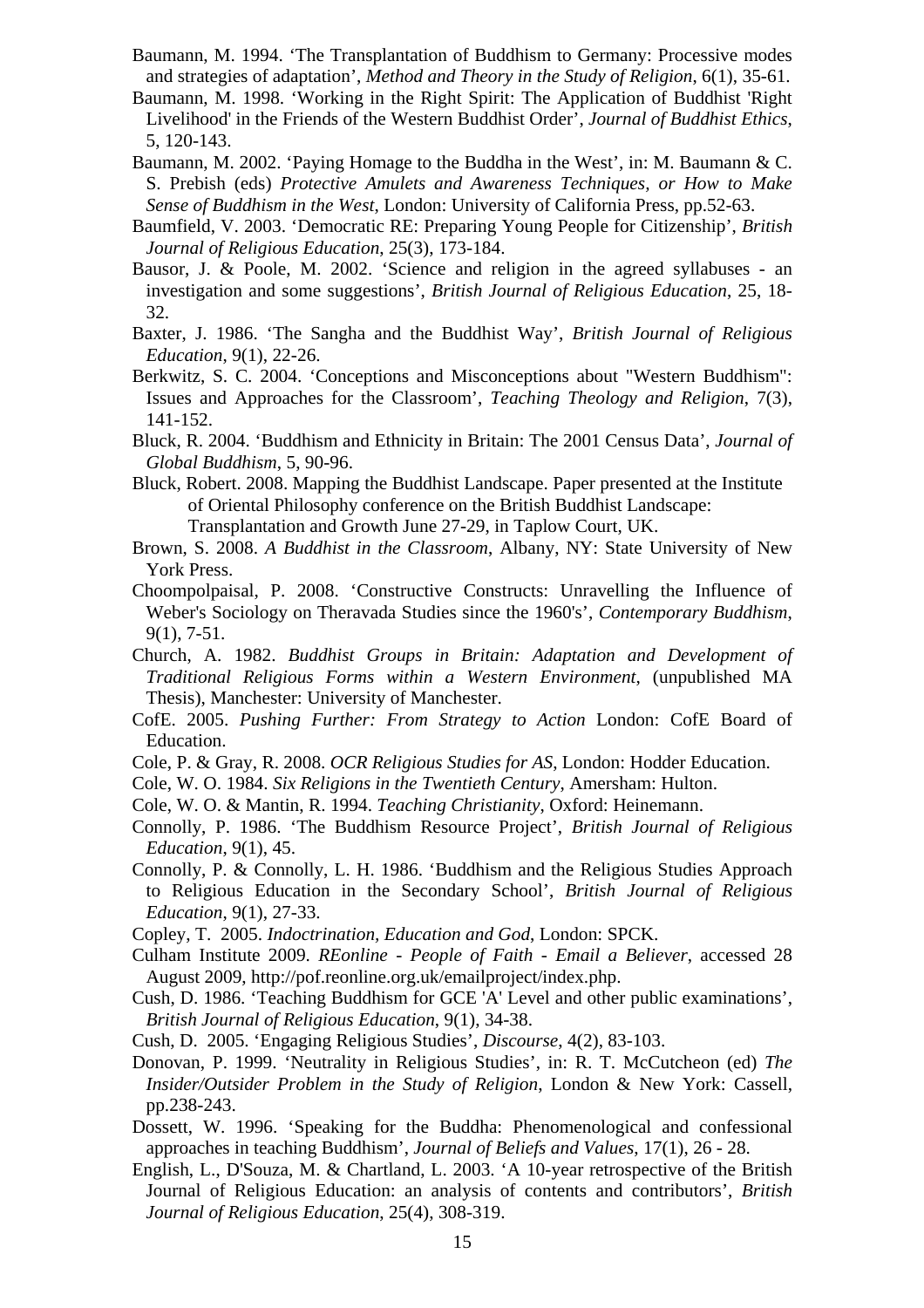- Erricker, C. 2001. 'Meditation and spiritual development', in: C. Erricker & J. Erricker (eds) *Meditation in Schools: Calmer Classrooms*, London: Continuum, pp.57-62.
- Erricker, C. 2005. 'Faith Education of Children in the Context of Adult Migration and Conversion: The Discontinuities of Tradition', in: C. Ota & C. Erricker (eds) *Spiritual Education: Literary, Empirical and Pedagogical Approaches*, Brighton: Sussex Academic Press, pp.231-244.
- Erricker, C. & Erricker, J. 2000. *Reconstructing Religious, Spiritual and Moral Education*, London: Routledge Falmer.
- Fossey, K. & Munisha. 2006. 'The NFRE and Buddhism in School', *NASACRE Newsletter*, 16, 9-11.
- Gombrich, R. 1996. 'Freedom and Authority in Buddhism', in: B. Gates (ed) *Freedom and Authority in Religions and Religious Education*, London: Cassell, pp.10-17.
- Grimmitt, M. 1981. 'When is "Commitment" a Problem in RE?', *British Journal of Educational Studies*, 29(1), 42-53.
- Grimmitt, M. 2000. *Pedagogies of Religious Education: Case Studies in the Research and Development of Good Pedagogic Practice in RE*, Great Wakering: McCrimmon.
- Grimmitt, M., Grove, J., Hull, J. & Spencer, L. 1991. *A Gift to the Child*, London: Simon & Schuster.
- Haldane, J. 1986. 'Religious Education in a Pluralist Society: A Philosophical Examination', *British Journal of Educational Studies*, XXXIV(2), 161-181.
- Hayes, R. 1999. 'The Internet as a Window onto American Buddhism', in: D. R. Williams & C. Queen (eds) *American Buddhism*, Richmond, Surrey: Curzon, pp.168- 179.
- HMSO. 1988. *Education Reform Act*, London: HMSO.
- Hulmes, E. 1989. *Commitment and Neutrality in Religious Education*, London: Geoffrey Chapman.
- Jackson, R. 1997. *Religious Education: An Interpretive Approach*, London: Hodder and Stoughton.
- Jagodzinski, J. (2002) The Ethics of the Real in Levinas, Lacan & Buddhist Pedagogical Implications, *Educational Theory*, 52(1), 81-96.
- Kay, W. K. & Smith, D. L. 2002. 'Classroom Factors and Attitude towards Six World Religions', *British Journal of Religious Education*, 24(2), 111-122.
- Keightley, A. 1986. 'Teaching Buddhism in the Upper Secondary School Part I: Ideas for Introducing Non-Ideas', *British Journal of Religious Education*, 9(1), 4 - 16.
- Khemadhammo, A. 1997. 'Editorial', *The Forest Hermitage Newsletter*, September-October 1997, 1
- Khemadhammo, A. 2004. 'Editorial', *The Forest Hermitage Newsletter*, December 2004, 1-2.
- Law, J. 1991. *The religious beliefs and practices of the Vietnamese community in Britain*: *Community Religions Project Research Papers [NS] No.9*, Leeds: University of Leeds.
- Layard, R. & Dunn, J. 2009. *A Good Childhood: Searching for Values in a Competitive Age*, London: Penguin.
- Lenoir, F. 1999. *Le bouddhisme en France*, Paris: Fayard.
- Levete, G. 2001. 'A support for everyday life', in: C. Erricker  $\&$  J. Erricker (eds) *Meditation in Schools: Calmer Classrooms,* London: Continuum, pp.9-12.
- LSC. 2007. *Multi-faith Chaplaincy: A Guide for Colleges on Developing Multi-faith Student Support*, Coventry: Learning and Skills Council.
- Luce, D. & Sommer, J. (eds) 1969. *Defending the Interests of the Believers: Catholics, Buddhist and the Struggle Movement*, Ithaca, NY: Cornell University Press.
- MacPherson, S. 1996. 'The adulthood of Buddhahood: Buddhism, lifelong learning and the education of desire', *International Journal of Lifelong Education*, 15(6), 455-470.
- Mann, C. 2001. 'Meditation and the process of learning', in: C. Erricker & J. Erricker (eds) *Meditation in Schools: Calmer Classrooms*, London: Continuum, pp.39-44.
- McCutcheon, R. T. 2007. *Studying Religion: An Introduction*, London: Equinox.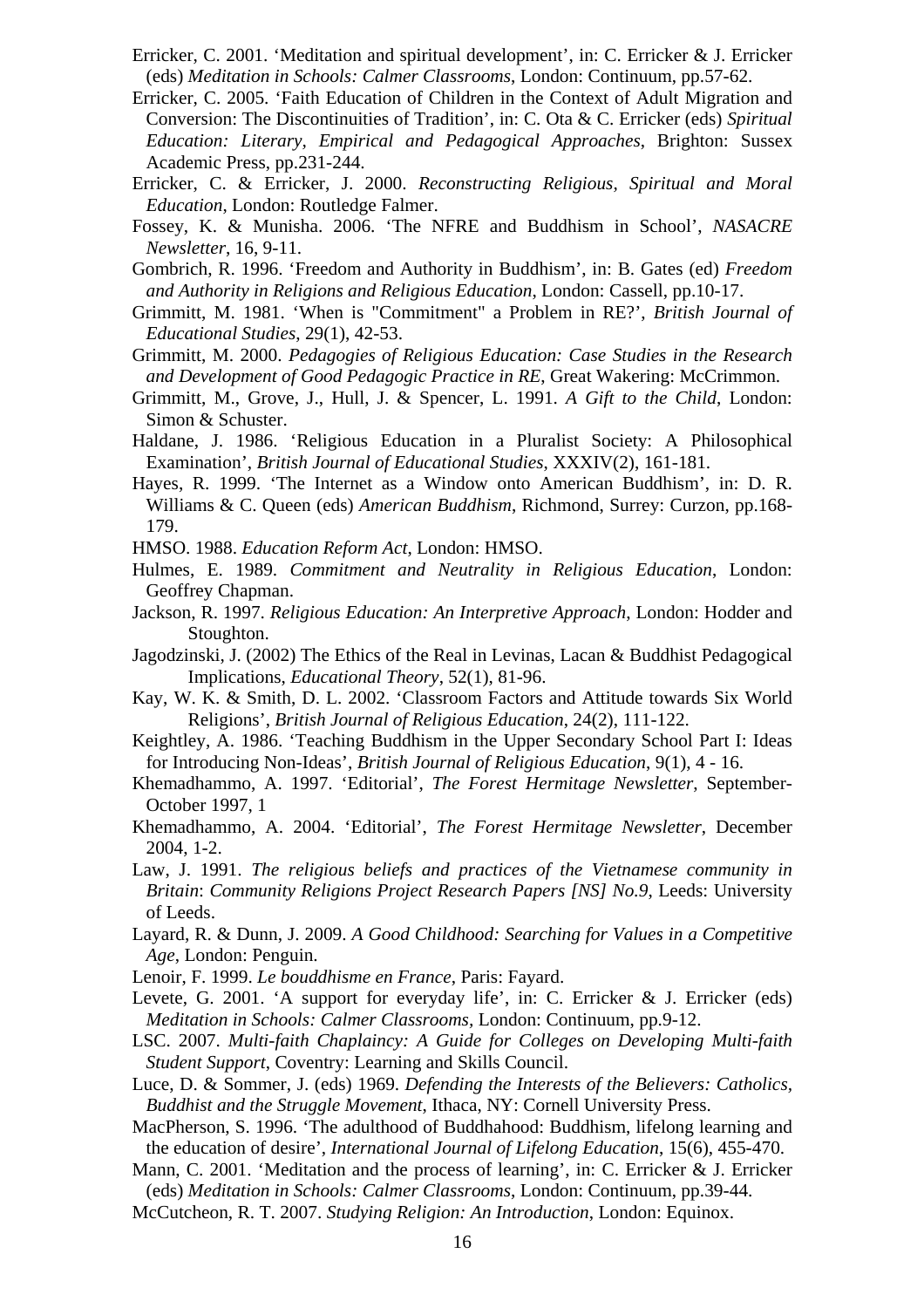- McKenna, U., Ipgrave, J. & Jackson, R. 2008. *Interfaith Dialogue by Email in Primary Schools: An Evaluation of the Building E-Bridges Project*, Münster: Waxmann.
- Mellor, P. A. 1989. *The Cultural Translation of Buddhism: Problems of Theory and Method Arising in the Study of Buddhism in England* (unpublished Ph.D. Dissertation), Manchester: Department of Comparative Religion, Faculty of Theology, University of Manchester.
- Miller, J. 1992. *The Forest Hermitage: an ethnographic study of a Buddhist community in Warwickshire* (unpublished MA Thesis), Warwick: Institute of Education, University of Warwick.
- Moore, M. 1995. 'The myth of objectivity in public education: toward the intersubjective teaching of religion', *Religious Education*, 90(2), 207-225.
- Morgan, P. 1986. 'The Place of Buddhism in the religious education curriculum', *British Journal of Religious Education*, 9(1), 17-21.
- Nesbitt, E. 1998. 'Bridging the Gap between Young People's Experience of Their Religious Traditions at Home and School: The Contribution of Ethnographic Research', *British Journal of Religious Education*, 20(2), 102-114.
- Neville, R. C. 1996. 'The Emergence of Historical Consciousness', in: P. H. Van\_Ness (ed) *Spirituality and the Secular Quest*, New York: Crossroads Publishing Company, pp.152-153.
- Padgett, D. M. 2002. 'The Translating Temple: Diasporic Buddhism in Florida', in: C. S. Prebish & M. Baumann (eds) *Westward Dhamma: Buddhism beyond Asia*, London and Los Angeles: University of California Press, pp.202-217.
- PCfRE. 2003. *Religious Believers Visiting Schools: Guidance and a Code of Conduct*, Birmingham: PCfRE.
- QCA. 2004. *Religious Education: The Non-Statutory National Framework*, London: QCA.
- Reat, N. R. 1983. 'Insiders and Outsiders in the Study of Religious Traditions', *Journal of the American Academy of Religion*, LI(3), 459-476.
- Revell, L. 2008. 'Religious Education in England', *Numen*, 2-3, 218-240.
- Said, E. W. 2003 [1978]. *Orientalism*, Harmondsworth: Penguin.
- Schools Council. 1971. *Schools Council Working Paper 36: Religious Education in Secondary Schools*, London: Evans/Methuen Educational.
- Slee, N. 1992. '"Heaven in Ordinarie": The Imagination, Spirituality and the Arts in Religious Education', in: B. Watson (ed) *Priorities in Religious Education: A Model for the 1990s and Beyond,* London: Falmer, pp.38-58.
- Smith, W. C. 1978. *The Meaning and End of Religion*, London: SPCK.
- Southard, N. & Payne, R. 1998. 'Teaching the Introduction to Religions: Religious Pluralism in a Post-Colonial World', *Teaching Theology and Religion*, 1(1), 51-57.
- Spencer, R. F. 1951. 'Problems of Religious Education in Japanese-American Buddhism', *Religious Education*, 46(2), 100-106.
- Strieb, H. 2001. Fundamentalism as a Challenge for Religious Education, *Religious Education*, 9(2), 227-244.
- Stringer, M. D. 1999. *On the Perception of Worship: The Ethnology of Worship in Four Christian Congregations in Manchester*, Birmingham: University of Birmingham Press.
- Stringer, M. D. 2002. 'Introduction: Theorizing Faith', in: E. Arweck & M. D. Stringer (eds) *Theorizing Faith: The Insider/Outsider Problem in the Study of Ritual*, Birmingham: University of Birmingham Press, pp.1-20.
- Taves, A. 2003. 'Detachment and Engagement in the Study of "Lived Experience"', *Spiritus*, 3, 186-208.
- Thurman, R. A. F. 1984. *The Central Philosophy of Tibet: A Study and Translation of Jey Tsong Khapa's 'Essence of True Eloquence'*, Princeton, NJ: Princeton University Press.
- Tweed, T. A. 1999. 'Night-Stand Buddhists and Other Creatures: Sympathizers, Adherents, and the Study of Religion', in: D. R. Williams & C. S. Queen (eds)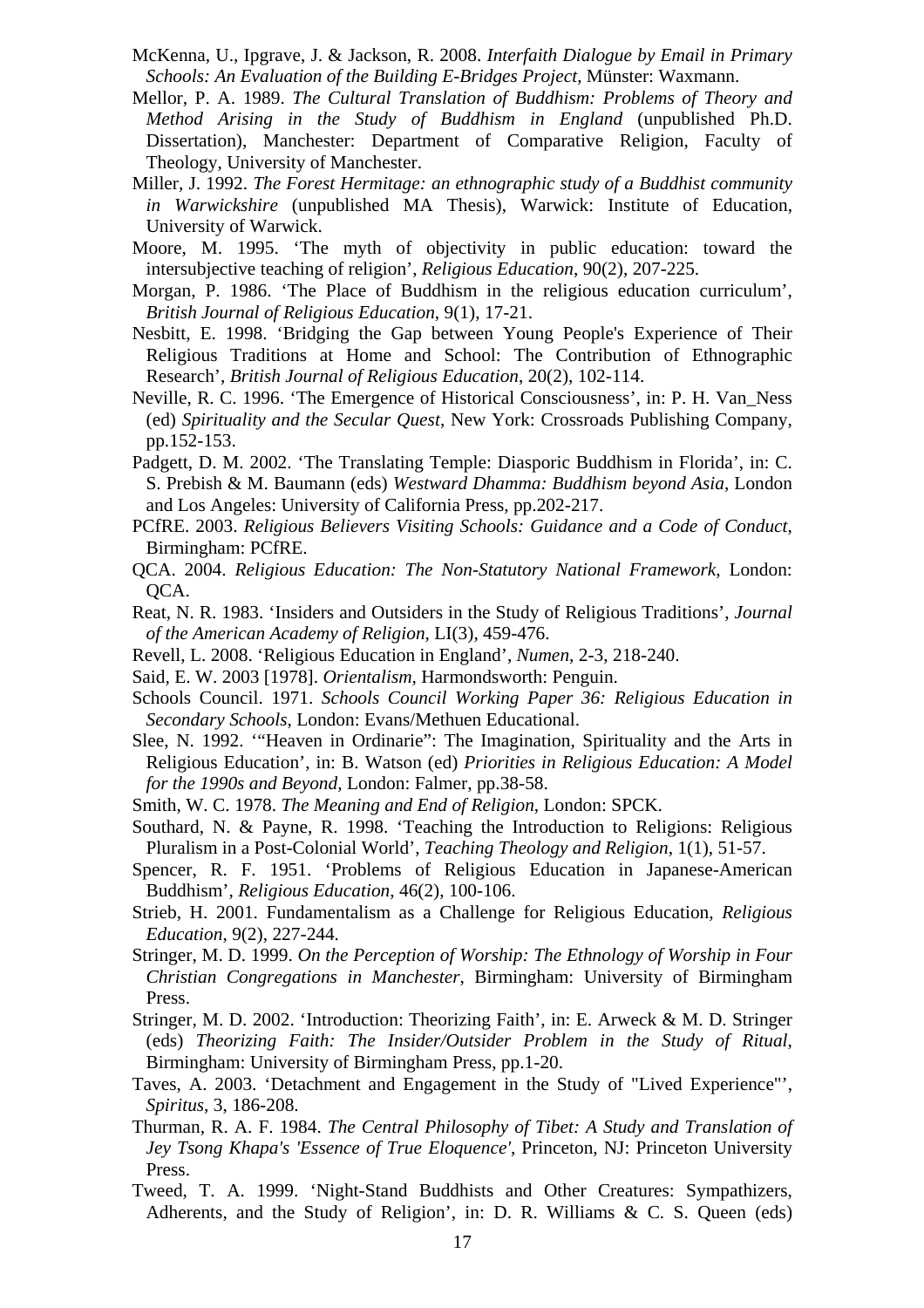*American Buddhism: Methods and Findings in Recent Scholarship*, Richmond, Surrey: Curzon Press, pp.71-90.

- Tweed, T. A. 2002. 'Who Is a Buddhist? Night-Stand Buddhists and Other Creatures', in: M. Baumann & C. S. Prebish (eds) *Westward Dharma: Buddhism Beyond Asia*, London: University of California Press, pp.17-33.
- Voas, D. 2006. 'Religious Decline in Scotland: New Evidence on Timing and Spatial Patterns', *Journal for the Scientific Study of Religion*, 45(1), 107-118.
- Vokey, D. 1999. 'Embracing the Unthinkable in Moral Education', *Educational Theory*, 49(1), 91-106.
- Wardekker, W. L. & Miedema, S. 2001. 'Identity, Cultural Change, and Religious Education', *British Journal of Religious Education*, 23(2), 76-87.
- Waterhouse, H. 1999. 'Who Says So? Legitimacy and Authenticity in British Buddhism', *Scottish Journal of Religious Studies*, 20(1), 19-36.
- Waterhouse, H. 2001. 'Representing western Buddhism: a United Kingdom focus', in: G. Beckerlegge (ed) *From Sacred Text to Internet*, Milton Keynes: Open University Press, pp.117-160.
- Watts, J. 2001. 'Buddhism: An Intellectual Challenge for Key Stage Three?', *Farmington Fellows Report*, WR31.
- White, J. 2004. 'Should religious education be a compulsory school subject?', *British Journal of Religious Education*, 26(2), 151-164.
- Whittall, A. 2005. 'Motivating able students to study religious diversity: Applying the Interpretive Approach', in: R. Jackson & U. McKenna (eds) *Intercultural Education and Religious Plurality*, Oslo: Oslo Coalition on Freedom of Religion and Belief, pp.35-42.
- Whittall, Amy. 2006. Using the Interpretive Approach for teaching RE to gifted and talented pupils at Key Stage 3. *Farmington Fellows Report TT200*, available from the Farmington Institute, 01865 271965, or e-mail: farmington@hmc.ox.ac.uk.

# $\mathsf L$

# **Endnotes**

<sup>1</sup> State-funded education includes community schools, voluntary-controlled schools, foundation schools without and without religious character, trust schools and institutes of Further Education. Only voluntaryaided schools and academies are independently funded and are exempt from the requirements of AS's and CW.

<sup>2</sup> Strieb (2001, 238-9) proposes a development model of religious styles developing from subjective  $\Rightarrow$ reciprocal-instrumental/*do-ut-des* ⇒ mutual ⇒ individuative-systematic ⇒ dialogical, but which for fundamentalists occupies the reciprocal-instrumental/*do-ut-des* style exclusively.

<sup>3</sup> The members of which are generally non-subject specialists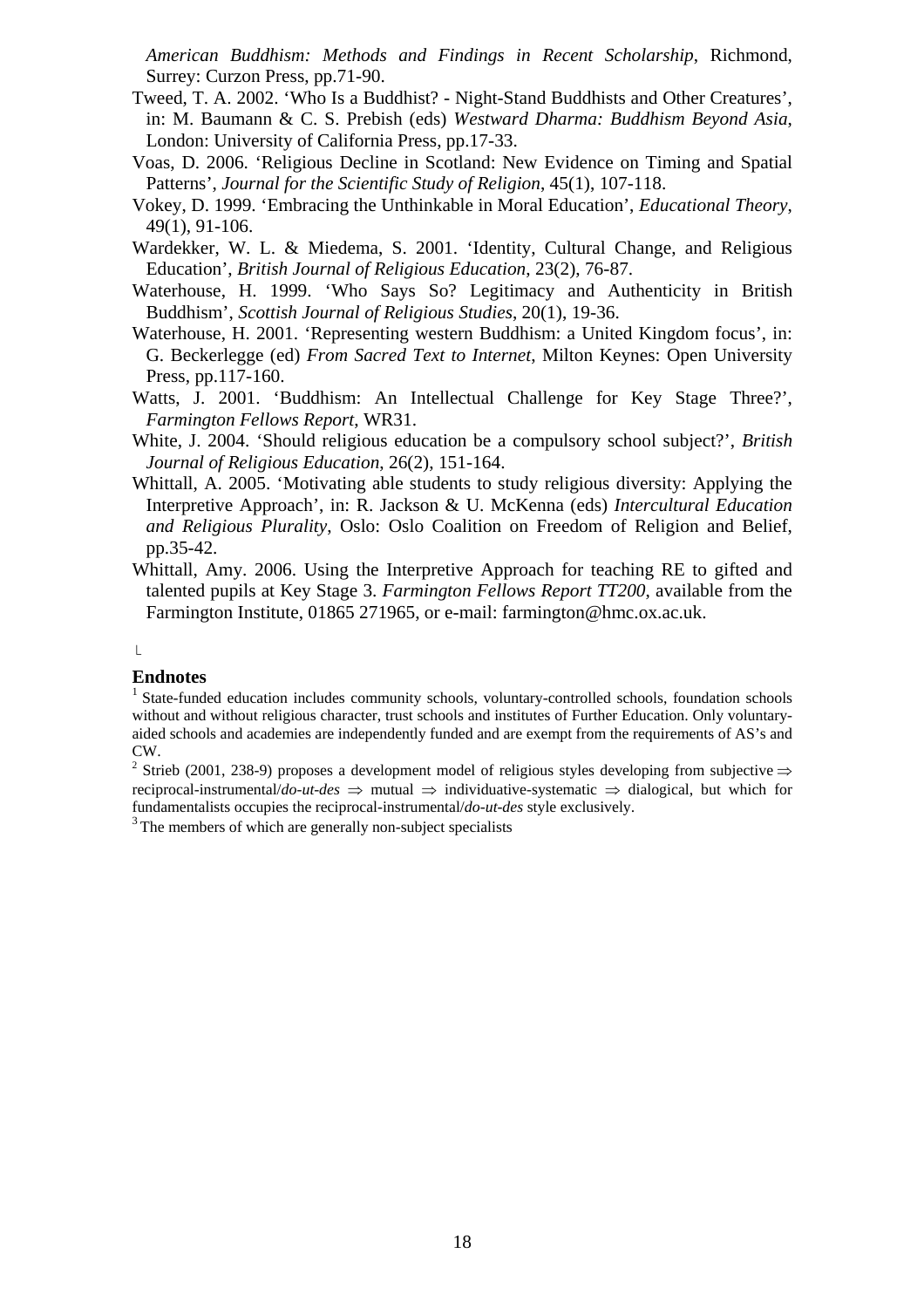# **Abstract**

Dialogical approaches to Religious Education in Britain's schools have opened the subject to input by Buddhist insiders more than ever in its history although shortcomings remain in the way Buddhism is portrayed in the classroom. With the proviso that insider input can move beyond the '*do-ut-des*' religious style, this paper describes eight possible areas of classroom experience where Buddhist insiders can make a beneficial contribution. Of these, examples could be found in the educational literature where insider input through home nurture, teaching materials, teacher expertise, insider input and pedagogy had already been applied to good effect in the classroom. However, in the areas of the Agreed Syllabuses for RE, school ethos and national representation input was found lacking or skewed toward 'convert' Buddhist expectations, while the voice of the more numerous 'migrant' Buddhist community remained relatively unheard.

# **Biographical Details**

Phra Nicholas Thanissaro is a Masters' Candidate at the University of Warwick's Institute of Education. He is currently conducting research on Buddhist adolescent spirituality at the Warwick Religions & Education Research Unit and serves on SACRE for the London Borough of Greenwich. A Buddhist monk affiliated with the Dhammakāya Foundation, he holds a Post Graduate Certificate of Education from Manchester Metropolitan University. His contact address is 2 Brushfield Way, Woking GU21 2TG, United Kingdom or p.n.thanissaro@warwick.ac.uk.

- Backus, J. & Cush, D. (2008) Buddhism within the English State School System, in: M. Deegalle (Ed) *Dharma to the UK: A Centennial Celebration of Buddhist Legacy* (London, World Buddhist Foundation), 231-246.
- Bancroft, A. (1984a) *The Buddhist World: The Religions of the World Series* (London, Macdonald).
- Bancroft, A. (1984b) *Festivals of the Buddha: Living Festivals Series* (Norwich, Religious and Moral Education Press).
- Barnes, L. P. (2007a) Developing a new post-liberal paradigm for British religious education, *Journal of Beliefs and Values*, 28(1), 17-32.
- Barnes, L. P. (2007b) The disputed legacy of Ninian Smart and phenomenological religious education: A critical response to Kevin O'Grady, *British Journal of Religious Education*, 29(2), 157-168.
- Barratt, M. (1994) *The Buddha's Birthday* (Oxford, Heinemann).
- Baumann, M. (1994) The Transplantation of Buddhism to Germany: Processive modes and strategies of adaptation, *Method and Theory in the Study of Religion*, 6(1), 35-61.
- Baumann, M. (1998) Working in the Right Spirit: The Application of Buddhist 'Right Livelihood' in the Friends of the Western Buddhist Order, *Journal of Buddhist Ethics*, 5, 120-143.
- Baumann, M. (2002) Paying Homage to the Buddha in the West, in: M. Baumann & C. S. Prebish (Eds) *Protective Amulets and Awareness Techniques, or How to Make Sense of Buddhism in the West* (London, University of California Press), 52-63.
- Baumfield, V. (2003) Democratic RE: Preparing Young People for Citizenship, *British Journal of Religious Education*, 25(3), 173-184.
- Bausor, J. & Poole, M. (2002) Science and religion in the agreed syllabuses an investigation and some suggestions, *British Journal of Religious Education*, 25, 18-32.
- Baxter, J. (1986) The Sangha and the Buddhist Way, *British Journal of Religious Education*, 9(1), 22-26.
- Berkwitz, S. C. (2004) Conceptions and Misconceptions about "Western Buddhism": Issues and Approaches for the Classroom, *Teaching Theology and Religion*, 7(3), 141-152.
- Bluck, R. (2004) Buddhism and Ethnicity in Britain: The 2001 Census Data, *Journal of Global Buddhism*, 5, 90-96.
- Bluck, R. (2008) Mapping the Buddhist Landscape, *The British Buddhist Landscape: Transplantation and Growth* (Taplow Court, SGI-UK).
- Brown, S. (2008) *A Buddhist in the Classroom* (Albany, NY, State University of New York Press).
- Choompolpaisal, P. (2008) Constructive Constructs: Unravelling the Influence of Weber's Sociology on Theravada Studies since the 1960's, *Contemporary Buddhism*, 9(1), 7-51.
- Church, A. (1982) *Buddhist Groups in Britain: Adaptation and Development of Traditional Religious Forms within a Western Environment* (unpublished MA Thesis)(Manchester, University of Manchester).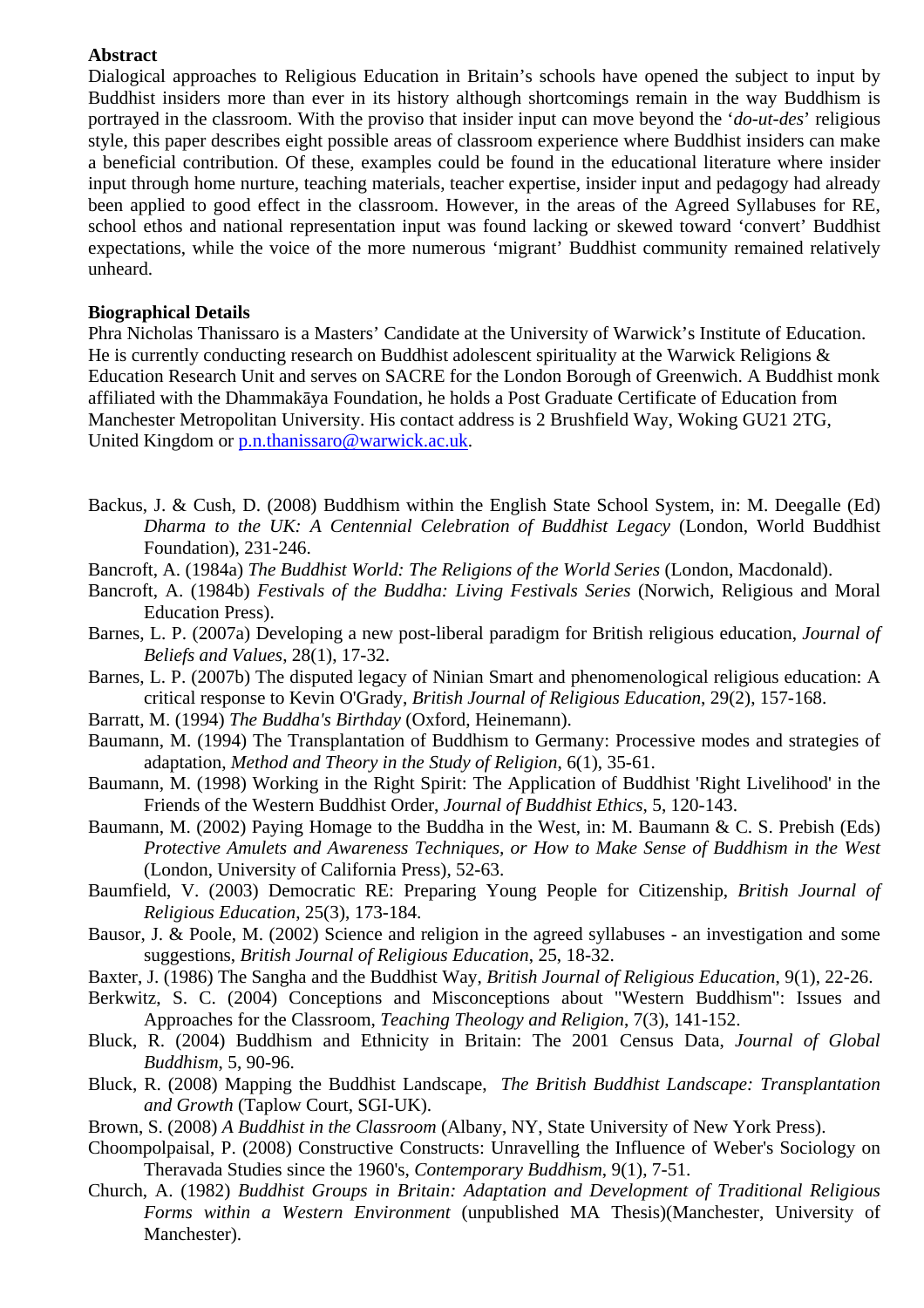- CofE (2005) *Pushing Further: From Strategy to Action* (London, CofE Board of Education).
- Cole, P. & Gray, R. (2008) *OCR Religious Studies for AS* (London, Hodder Education).
- Cole, W. O. (1984) *Six Religions in the Twentieth Century* (Amersham, Hulton).
- Cole, W. O. & Mantin, R. (1994) *Teaching Christianity* (Oxford, Heinemann).
- Connolly, P. (1986) The Buddhism Resource Project, *British Journal of Religious Education*, 9(1), 45.
- Connolly, P. & Connolly, L. H. (1986) Buddhism and the Religious Studies Approach to Religious Education in the Secondary School, *British Journal of Religious Education*, 9(1), 27-33.
- Copley, T. (2005) *Indoctrination, Education and God* (London, SPCK).
- Culham\_Institute (2009) *REonline People of Faith Email a Believer* (accessed 28 August 2009, http://pof.reonline.org.uk/emailproject/index.php).
- Cush, D. (1986) Teaching Buddhism for GCE 'A' Level and other public examinations, *British Journal of Religious Education*, 9(1), 34-38.
- Cush, D. (2005) Engaging Religious Studies, *Discourse*, 4(2), 83-103.
- Donovan, P. (1999) Neutrality in Religious Studies, in: R. T. McCutcheon (Ed) *The Insider/Outsider Problem in the Study of Religion* (London & New York, Cassell), 238-243.
- Dossett, W. (1996) Speaking for the Buddha: Phenomenological and confessional approaches in teaching Buddhism, *Journal of Beliefs and Values*, 17(1), 26 - 28.
- English, L., D'Souza, M. & Chartland, L. (2003) A 10-year retrospective of the British Journal of Religious Education: an analysis of contents and contributors, *British Journal of Religious Education*, 25(4), 308-319.
- Erricker, C. (2001) Meditation and spiritual development, in: C. Erricker & J. Erricker (Eds) *Meditation in Schools: Calmer Classrooms* (London, Continuum), 57-62.
- Erricker, C. (2005) Faith Education of Children in the Context of Adult Migration and Conversion: The Discontinuities of Tradition, in: C. Ota & C. Erricker (Eds) *Spiritual Education: Literary, Empirical and Pedagogical Approaches* (Brighton, Sussex Academic Press), 231-244.
- Erricker, C. & Erricker, J. (2000) *Reconstructing Religious, Spiritual and Moral Education* (London, Routledge Falmer).
- Fossey, K. & Munisha (2006) The NFRE and Buddhism in School, *NASACRE Newsletter*, 16, 9-11.
- Gombrich, R. (1996) Freedom and Authority in Buddhism, in: B. Gates (Ed) *Freedom and Authority in Religions and Religious Education* (London, Cassell), 10-17.
- Grimmitt, M. (1981) When is "Commitment" a Problem in RE?, *British Journal of Educational Studies*, 29(1), 42-53.
- Grimmitt, M. (2000) *Pedagogies of Religious Education: Case Studies in the Research and Development of Good Pedagogic Practice in RE* (Great Wakering, McCrimmon).
- Grimmitt, M., Grove, J., Hull, J. & Spencer, L. (1991) *A Gift to the Child* (London, Simon & Schuster).
- Haldane, J. (1986) Religious Education in a Pluralist Society: A Philosophical Examination, *British Journal of Educational Studies*, XXXIV(2), 161-181.
- Hayes, R. (1999) The Internet as a Window onto American Buddhism, in: D. R. Williams & C. Queen (Eds) *American Buddhism* (Richmond, Surrey, Curzon), 168-179.
- HMSO (1988) *Education Reform Act* (London, HMSO).
- Hulmes, E. (1989) *Commitment and Neutrality in Religious Education* (London, Geoffrey Chapman).
- Jackson, R. (1997) *Religious Education: An Interpretive Approach* (London, Hodder and Stoughton).
- Jagodzinski, J. (2002) The Ethics of the Real in Levinas, Lacan & Buddhist Pedagogical Implications, *Educational Theory*, 52(1), 81-96.
- Kay, W. K. & Smith, D. L. (2002) Classroom Factors and Attitude towards Six World Religions, *British Journal of Religious Education*, 24(2), 111-122.
- Keightley, A. (1986) Teaching Buddhism in the Upper Secondary School Part I: Ideas for Introducing Non-Ideas, *British Journal of Religious Education*, 9(1), 4-16.
- Khemadhammo, A. (1997) Editorial, *The Forest Hermitage Newsletter*, September-October 1997.
- Khemadhammo, A. (2004) Editorial, *The Forest Hermitage Newsletter*, December 2004, 1-2.
- Law, J. (1991) *The religious beliefs and practices of the Vietnamese community in Britain* (Community Religions Project Research Papers [NS] No.9), (Leeds, University of Leeds).
- Layard, R. & Dunn, J. (2009) *A Good Childhood: Searching for Values in a Competitive Age* (London, Penguin).
- Lenoir, F. (1999) *Le bouddhisme en France* (Paris, Fayard).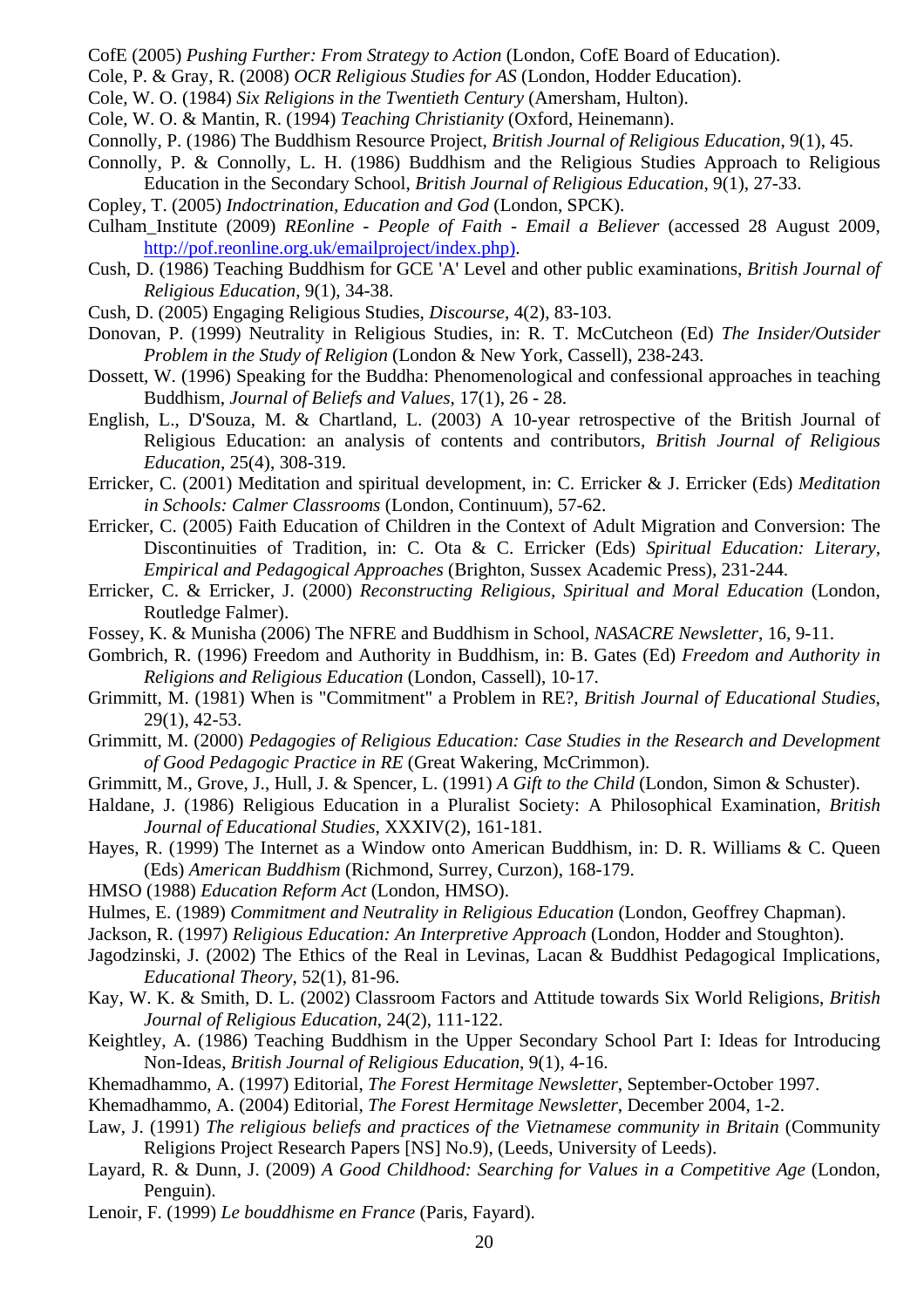- Levete, G. (2001) A support for everyday life, in: C. Erricker & J. Erricker (Eds) *Meditation in Schools: Calmer Classrooms* (London, Continuum), 9-12.
- LSC (2007) *Multi-faith Chaplaincy: A Guide for Colleges on Developing Multi-faith Student Support* (Coventry, Learning and Skills Council).
- Luce, D. & Sommer, J. (Eds) (1969) *Defending the Interests of the Believers: Catholics, Buddhist and the Struggle Movement* (Ithaca, NY, Cornell University Press).
- MacPherson, S. (1996) The adulthood of Buddhahood: Buddhism, lifelong learning and the education of desire, *International Journal of Lifelong Education*, 15(6), 455-470.
- Mann, C. (2001) Meditation and the process of learning, in: C. Erricker & J. Erricker (Eds) *Meditation in Schools: Calmer Classrooms* (London, Continuum), 39-44.
- McCutcheon, R. T. (2007) *Studying Religion: An Introduction* (London, Equinox).
- McKenna, U., Ipgrave, J. & Jackson, R. (2008) *Interfaith Dialogue by Email in Primary Schools: An Evaluation of the Building E-Bridges Project* (Münster, Waxmann).
- Mellor, P. A. (1989) *The Cultural Translation of Buddhism: Problems of Theory and Method Arising in the Study of Buddhism in England* (unpublished Ph.D. Dissertation)(Manchester, Department of Comparative Religion, Faculty of Theology, University of Manchester).
- Miller, J. (1992) *The Forest Hermitage: an ethnographic study of a Buddhist community in Warwickshire* (unpublished MA Thesis, Institute of Education, University of Warwick).
- Moore, M. (1995) The myth of objectivity in public education: toward the intersubjective teaching of religion, *Religious Education*, 90(2), 207-225.
- Morgan, P. (1986) The Place of Buddhism in the religious education curriculum, *British Journal of Religious Education*, 9(1), 17-21.
- Nesbitt, E. (1998) Bridging the Gap between Young People's Experience of Their Religious Traditions at Home and School: The Contribution of Ethnographic Research, *British Journal of Religious Education*, 20(2), 102-114.
- Neville, R. C. (1996) The Emergence of Historical Consciousness, in: P. H. Van\_Ness (Ed) *Spirituality and the Secular Quest* (New York, Crossroads Publishing Company), 152-153.
- Padgett, D. M. (2002) The Translating Temple: Diasporic Buddhism in Florida, in: C. S. Prebish & M. Baumann (Eds) *Westward Dhamma: Buddhism beyond Asia* (London and Los Angeles, University of California Press), 202-217.
- PCfRE (2003) *Religious Believers Visiting Schools: Guidance and a Code of Conduct* (Birmingham, PCfRE).
- QCA (2004) *Religious Education: The Non-Statutory National Framework* (London, QCA).
- Reat, N. R. (1983) Insiders and Outsiders in the Study of Religious Traditions, *Journal of the American Academy of Religion*, LI(3), 459-476.
- Revell, L. (2008) Religious Education in England, *Numen*, 2-3, 218-240.
- Said, E. W. (2003 [1978]) *Orientalism* (Harmondsworth, Penguin).
- Schools\_Council (1971) *Schools Council Working Paper 36: Religious Education in Secondary Schools* (London, Evans/Methuen Educational).
- Slee, N. (1992) 'Heaven in Ordinarie': The Imagination, Spirituality and the Arts in Religious Education, in: B. Watson (Ed) *Priorities in Religious Education: A Model for the 1990s and Beyond*  (London, Falmer), 38-58.
- Smith, W. C. (1978) *The Meaning and End of Religion* (London, SPCK).
- Southard, N. & Payne, R. (1998) Teaching the Introduction to Religions: Religious Pluralism in a Post-Colonial World, *Teaching Theology and Religion*, 1(1), 51-57.
- Spencer, R. F. (1951) Problems of Religious Education in Japanese-American Buddhism, *Religious Education*, 46(2), 100-106.
- Strieb, H. (2001) Fundamentalism as a Challenge for Religious Education, *Religious Education*, 9(2), 227-244.
- Stringer, M. D. (1999) *On the Perception of Worship: The Ethnology of Worship in Four Christian Congregations in Manchester* (Birmingham, University of Birmingham Press).
- Stringer, M. D. (2002) Introduction: Theorizing Faith, in: E. Arweck & M. D. Stringer (Eds) *Theorizing Faith: The Insider/Outsider Problem in the Study of Ritual* (Birmingham, University of Birmingham Press), 1-20.
- Taves, A. (2003) Detachment and Engagement in the Study of "Lived Experience", *Spiritus*, 3, 186-208.